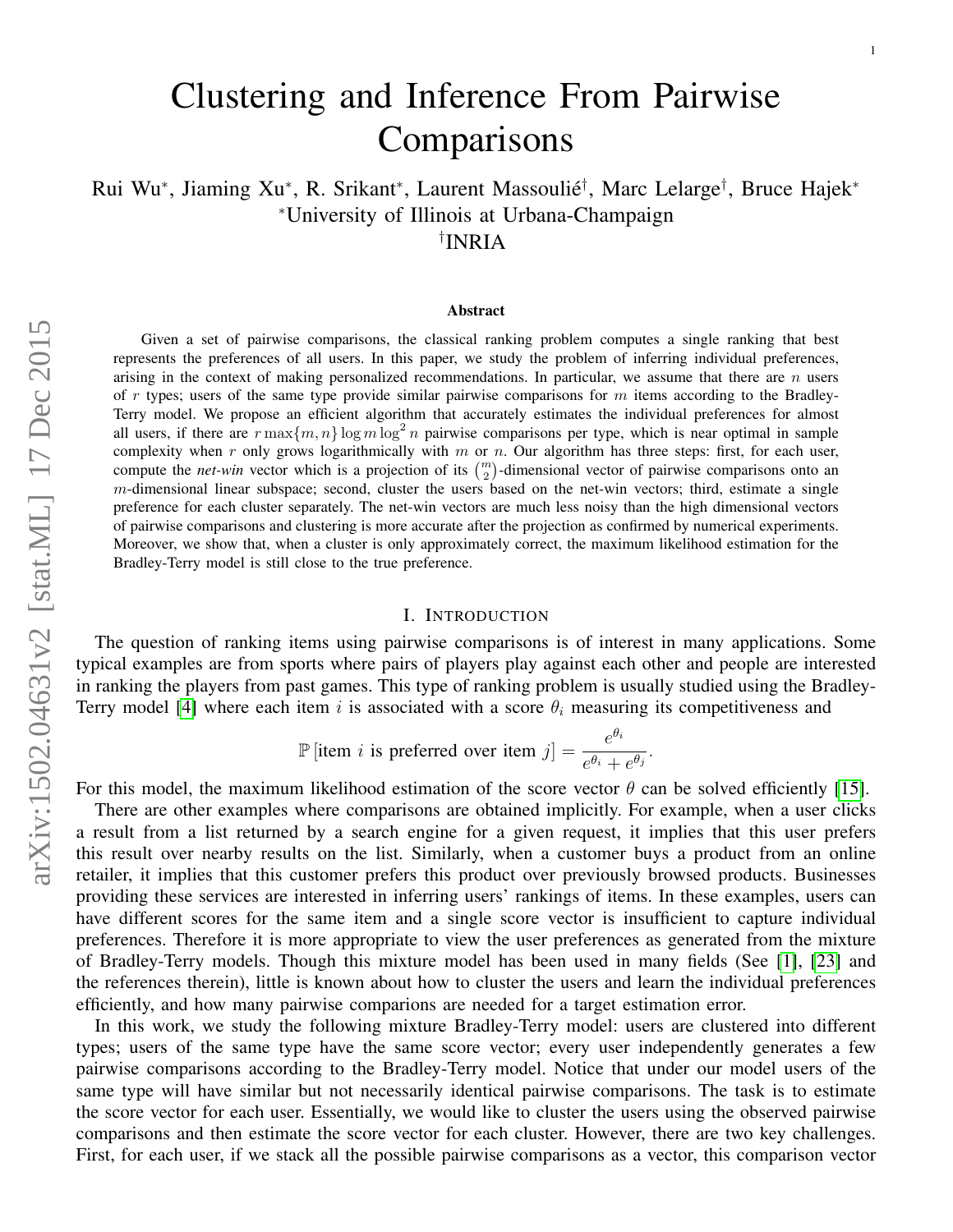lies in a high dimensional space and only a small number of its entries are observed. Hence, directly clustering users based on the comparison vectors is likely to be too noisy to work well; our numerical experiments (see Section [VII\)](#page-16-0) confirm as much. Second, although standard algorithms like maximum likelihood estimation [\[15\]](#page-18-1), [\[22\]](#page-18-4) are available for estimating the score vector once the clusters (users of the same type) are exactly found, it is still unclear how the algorithms perform when the clusters are only approximately recovered.

Our first contribution is to propose and show the effectiveness of clustering users according to their *net-win* vectors. A net-win vector for a user is a vector of length  $m$ , where its *i*-th coordinate counts the number of times item  $i$  is preferred over other items minus the number of times other items are preferred over item  $i$  according to this user's pairwise comparisons. The effectiveness of net-win vectors in clustering users relies on the following surprising fact: the means of all the comparisons vectors are close to some  $(m - 1)$ -dimensional linear subspace; the net-win vectors are essentially the projection of the comparisons vectors onto this low-dimensional linear subspace. We show the projection to the net-win vectors preserves the distances between different clusters but the net-win vectors are much less noisy than the comparison vectors. Given good separations of the net-win vectors corresponding to different clusters, we show that a standard spectral clustering algorithm approximately recovers the user clusters.

Our second contribution is to show that, even though the clusters have a few erroneously assigned users, the maximum likelihood estimator for the Bradley-Terry model is still close to the true score vector for this cluster. In our algorithm, as we only expect to approximately recover the user clusters, this robustness result ensures that we can still approximately recover the score vectors for most users.

The results for the clustering and estimation steps can be combined to provide a performance guarantee for the overall algorithm. Our algorithm accurately estimates the score vectors for most users with only  $O(r \max\{m, n\} \log m \log^2 n)$  pairwise comparisons per cluster, where r is the number of user types (clusters) and n is the total number of users. When there is only one cluster, it is known that  $\Omega(m)$ pairwise comparisons are required for any algorithm to accurately estimate the score vector [\[22\]](#page-18-4). Also, each user needs to provide at least one pairwise comparison; otherwise there is no hope to accurately estimate the preference for this user, so at least n pairwise comparisons are needed in total to learn individual preferences. When r is of order  $\log m$  or  $\log n$ , the sample complexity of our algorithm matches the lower bounds up to logarithmic factors.

# *A. Related Work*

In this section, we point out some connections of our model and results to prior work. There is a vast literature on the ranking and related rating prediction problems; here we cover a fraction of it we see as most relevant.

Rank aggregation has been extensively studied across various disciplines including statistics, psychology, sociology, and computer science [\[6\]](#page-18-5), [\[9\]](#page-18-6), [\[14\]](#page-18-7), [\[16\]](#page-18-8), [\[27\]](#page-19-0). The Bradley-Terry (BT) model proposed in [\[5\]](#page-18-9), [\[19\]](#page-18-10) and its various extensions are widely used for studying the rank aggregation problem [\[2\]](#page-18-11), [\[12\]](#page-18-12), [\[15\]](#page-18-1), [\[21\]](#page-18-13), [\[24\]](#page-18-14), [\[25\]](#page-18-15). The classical results in [\[15\]](#page-18-1) show that the likelihood function under the BT model is concave and the ML estimator for the score vector can be efficiently found using an EM algorithm. It is further shown in [\[22\]](#page-18-4) and [\[13\]](#page-18-16) that  $\Omega(m)$  pairwise comparisons are necessary for any algorithm to accurately infer the score vector and  $O(m \log m)$  randomly chosen pairwise comparisons is sufficient for the ML estimator. In this paper, we show the ML estimator is able to estimate the score vector accurately even with a small number of arbitrarily corrupted pairwise comparisons. In addition to the ML estimation, several Markov chain based iterative methods have been proposed in [\[10\]](#page-18-17), [\[22\]](#page-18-4), and have been shown to accurately estimate the score vector with  $\Omega(m \log m)$  randomly chosen pairwise comparisons, which matches the sample complexity of the ML estimator.

Previous works on rank aggregation, however, mostly focus on a single type of users and aim to combine the observed user preferences to output a single ranking that best represents the preferences of all users. Little is known about clustering and learning individual preferences when there are multiple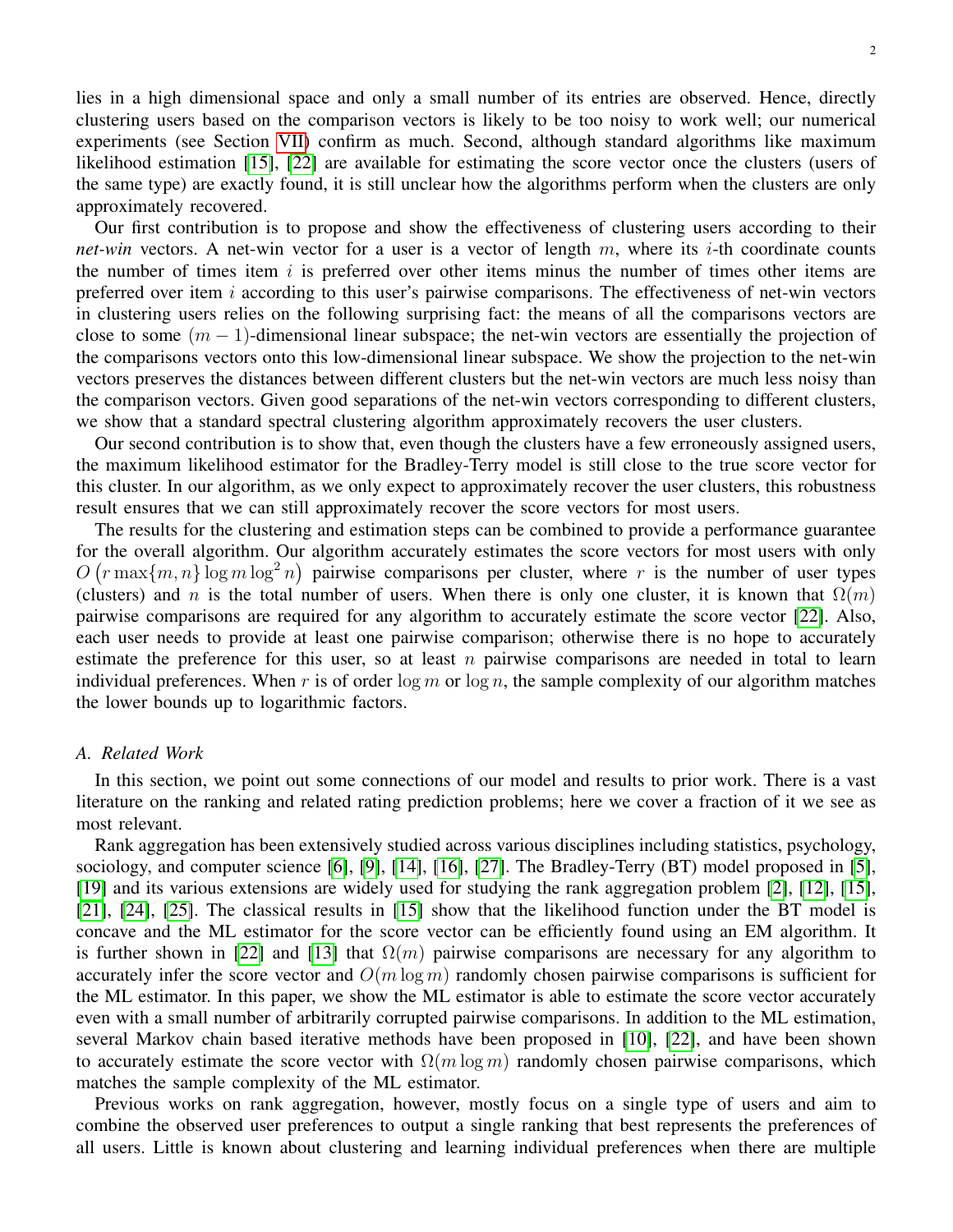types of users. In this paper, we consider a mixed Bradley-Terry model to capture the heterogeneity of the user preferences. Our mixed BT model is closely related to the so-called mixed multinomial logit model studied in [\[1\]](#page-18-2) and [\[23\]](#page-18-3). Ammar et al. [\[1\]](#page-18-2) studies a clustering problem similar to ours under the mixed multinomial logit model, where each user provides a set of  $\ell$  favorite items instead of pairwise comparisons, and users are clustered based on the overlaps between the sets of  $\ell$  favorite items. Under a geometric decay condition on the score vectors, the algorithm is shown to cluster users correctly with high probability if  $\ell = \Omega(\log m)$  and there are only  $\Omega(\text{poly}(\log m))$  users. However, it is unclear whether the geometric decay condition holds in practice, and more importantly how the algorithm performs when there are a large number of users. Oh and Shah [\[23\]](#page-18-3) studies a different problem of estimating the model parameters under the mixed multinomial logit model. A tensor decomposition based algorithm is shown to estimate the model parameters accurately with  $r^{1.5}m^3$ poly(log m) pairwise comparisons per component. If our algorithm is applied to estimate the model parameters, only  $rmpoly(log m)$  pairwise comparisons per component are needed <sup>[1](#page-2-0)</sup>. Another mixture approach is proposed in [\[7\]](#page-18-18) for clustering heterogeneous ranking data and an efficient EM algorithm is derived for parameter estimation. This method can take rankings of different lengths as input. However, no analytical performance guarantee is provided for the clustering. Very recently, a nuclear norm regularization approach is proposed in [\[18\]](#page-18-19) to estimate the score vectors for all users. By assuming each user has a unique score vector and the score matrix  $\Theta^*$  formed by stacking all score vectors as rows is approximately of low rank  $r$ , they prove the estimation error  $\|\Theta - \Theta^*\|_F = o(n)$  if there are  $r \max\{m, n\} \log(\max\{m, n\})$  randomly chosen pairwise comparisons. However, it is not immediately clear how the nuclear norm approach performs in terms of the estimation error of the score vector for each individual.

Finally, we point out that there is a large body of work studying the related problem of rating predictions. A popular approach is based on matrix completion methods [\[8\]](#page-18-20), [\[17\]](#page-18-21), the incomplete rating matrix is assumed to be of low rank. Another line of work [\[3\]](#page-18-22), [\[20\]](#page-18-23), [\[28\]](#page-19-1) assumes there are multiple types of users and users of the same type provide similar ratings. However, the rating based methods have several limitations comparing to the pairwise preference based methods. First, not all preferences are available in the form of ratings, while numerical ratings can be transformed into pairwise comparisons. Second, ratings are user-biased, e.g. a user may give higher or lower ratings on average than others, while pairwise comparisons are absolute. Third, pairwise comparisons are more reliable and consistent than ratings, e.g. it is easier for a user to compare two items than assign scores to them. Algorithmically, learning preferences from rankings is more challenging, because the vectors of pairwise comparisons lie in a  $\binom{m}{2}$ -dimensional space, while the vectors of ratings lie in an  $m$ -dimensional space. We overcome this challenge by a simple, but non-trivial projection of the comparison vectors into a low dimensional, linear subspace.

## II. PROBLEM SETUP

Consider a system with r user clusters of sizes K and m items and let  $n = rK$ . Each user u has a score vector for the items  $\theta_u = (\theta_{u,1}, \dots, \theta_{u,m})$ , and he/she compares items according to the Bradley-Terry model: item i is preferred over item j with probability  $e^{e^{u_i t}}$  $\frac{e^{u}u^{i}}{e^{\theta u_{i}i}+e^{\theta u_{i}j}}$  and vice versa with probability  $e^{\theta_{u,j}}$  $\frac{e^{-u_{u,j}}}{e^{\theta_{u,i}}+e^{\theta_{u,j}}}$ . Assume users in the same cluster have the same score vector and denote the common score vector for cluster k by  $\theta_k$ . As  $(\theta_{k,1}, \ldots, \theta_{k,m})$  and  $(\theta_{k,1} + C, \ldots, \theta_{k,m} + C)$  for any constant C define the same probability distributions of pairwise comparisons in the Bradley-Terry model,  $\theta_k$  is only identifiable up to a constant shift. To eliminate the ambiguity and without loss of generality, we always shift  $\theta_k$  to ensure that  $\sum_i \theta_{k,i} = 0$ .

The overall comparison result is represented by an  $n \times \binom{m}{2}$  sample comparison matrix R. The u-th row  $R_u$  is the comparison vector of users u. The columns are indexed by two numbers  $i, j = 1, \ldots, m$ with  $i < j$ , and the ij-th column corresponds to the comparisons for item i and j. For each user u, and

<span id="page-2-0"></span><sup>&</sup>lt;sup>1</sup>Since there is no need to estimate the preferences for every user in this context, the dependency on  $n$  in our sample complexity can be dropped.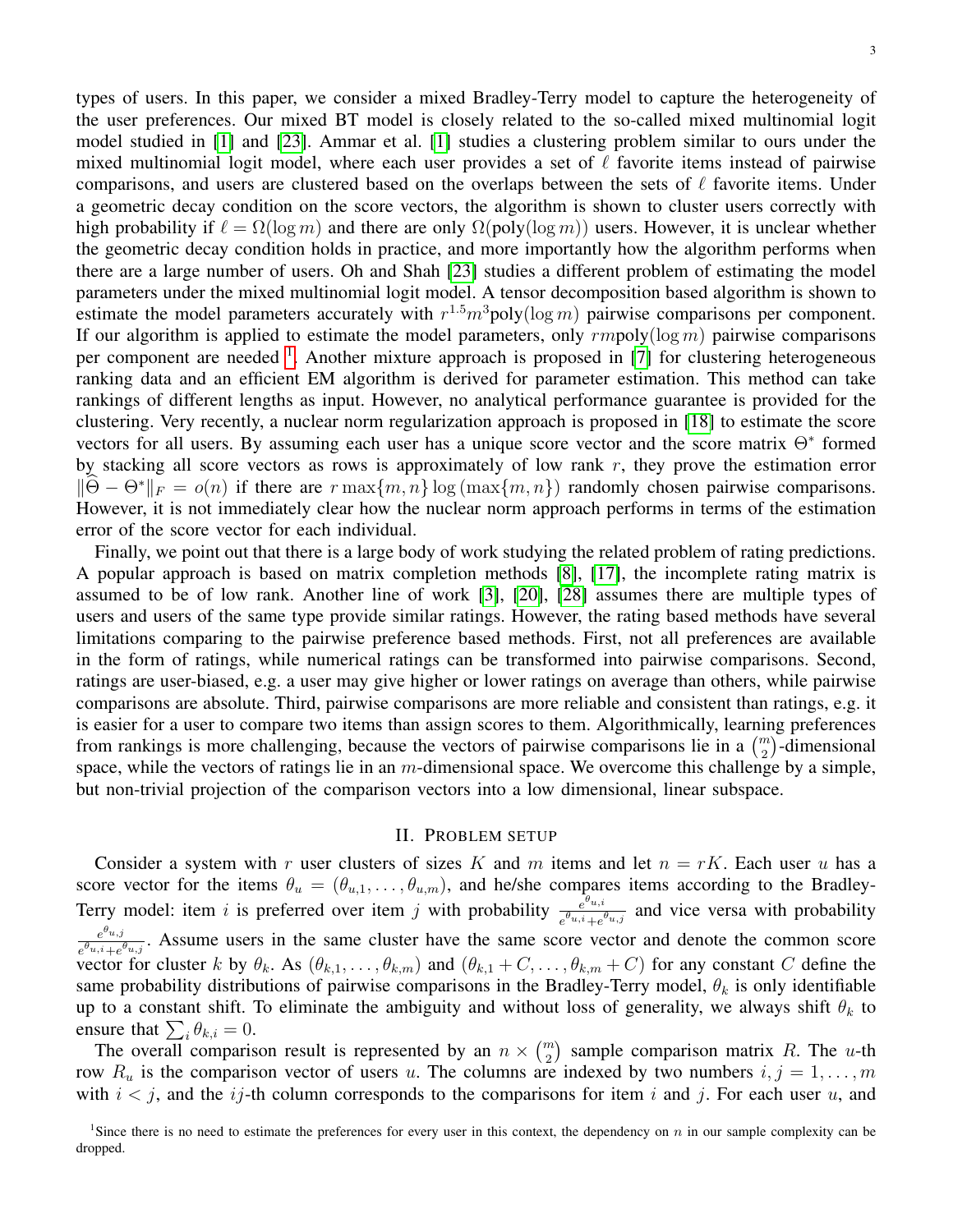items i and j with  $i < j$ , user u's comparison result of item i and j is sampled with probability  $1 - \epsilon$ independently, where  $\epsilon$  is the erasure probability. Let  $R_{u,ij} = 1$  if u prefers i over j,  $R_{u,ij} = -1$  if u prefers j over i, and  $R_{u,ij} = 0$  if u's comparison is not sampled. Then

$$
R_{u,ij} = \begin{cases} 1 & \text{w.p. } (1 - \epsilon) \frac{e^{\theta_{u,i}}}{e^{\theta_{u,i}} + e^{\theta_{u,j}}}
$$
\n
$$
0 & \text{w.p. } \epsilon
$$
\n
$$
-1 & \text{w.p. } (1 - \epsilon) \frac{e^{\theta_{u,j}}}{e^{\theta_{u,i}} + e^{\theta_{u,j}}}
$$

Our goal is to estimate the score vectors  $\theta_u$  from R.

To simplify the analysis, we will assume  $\theta_k$ 's are generated independently as follows: for each k and *i*, generate  $\theta_{k,i}^0$  i.i.d. uniformly in [0, *b*], and then define

$$
\theta_{k,i}=\theta_{k,i}^0-\frac{1}{m}\sum_{i=1}^m\theta_{k,i}.
$$

Clearly,  $\sum_i \theta_{k,i} = 0$  and  $|\theta_{k,i} - \theta_{k,j}| \leq b$  for any  $k, i$  and j. Notice that  $\theta_{k,i}$  are not independent, and  $\theta_{k,i} - \theta_{k,j} = \theta_{k,i}^0 - \theta_{k,j}^0.$ 

# *A. Notation and Outline*

Let  $X = \sum_{t=1}^n \sigma_t u_t v_t^{\top}$  denote the singular value decomposition of a matrix  $X \in \mathbb{R}^{n \times n}$  such that  $\sigma_1 \geq \cdots \geq \sigma_n$ . The spectral norm of X is denoted by  $||X||$ , which is equal to the largest singular value. The best rank r approximation of X is defined as  $P_r(X) = \sum_{t=1}^r \sigma_t u_t v_t^{\top}$ . For vectors, let  $\langle x, y \rangle$  denote the inner product between two vectors; the only norm that will be used is the usual  $l_2$  norm, denoted as  $||x||_2$ . In this paper, all vectors are row vectors. We say an event occurs with high probability when the probability of occurrence of that event goes to one as  $m$  and  $n$  go to infinity.

The rest of the paper is organized as follows. Section [III](#page-3-0) describes our three-step algorithm and summarizes the main results. The key idea of de-noising the comparison vectors by projection in the first step is explained in Section [IV.](#page-6-0) The details of the last two steps of our algorithm, i.e., user clustering and score vector estimation, are provided in Section [V.](#page-8-0) All the proofs can be found in Section [VI.](#page-10-0) The experimental results are given in Section [VII.](#page-16-0) Section [VIII](#page-18-24) concludes the paper.

#### III. ALGORITHM AND MAIN RESULT

<span id="page-3-0"></span>Our algorithm for clustering users and inferring their preferences is presented as Algorithm [1.](#page-4-0) The basic idea is to estimate  $\theta$  in two steps: cluster the users and then estimate a score vector for each cluster separately.

The difficulty lies in the clustering step. Recall that, in our problem, each user is represented by a comparison vector of length  $\binom{m}{2}$ , and only roughly  $(1-\epsilon)\binom{m}{2}$  of its entries are observed. These comparison vectors are so noisy that directly clustering them result in poor performance, a fact which we confirm in our experiments in Section [VII.](#page-16-0)

We overcome this difficulty by reducing the dimension of the comparison vectors. Consider user  $u$  with comparison vector  $R_u$ . For each item i, define the normalized net number of wins

$$
S_{u,i} = \frac{1}{\sqrt{m}} \sum_{j \neq i} \left[ \mathbb{I}_{\{u \text{ prefers } i \text{ over } j\}}(R) - \mathbb{I}_{\{u \text{ prefers } j \text{ over } i\}}(R) \right]
$$

$$
= \frac{1}{\sqrt{m}} \left[ -\sum_{j < i} R_{u,ji} + \sum_{j > i} R_{u,ij} \right].
$$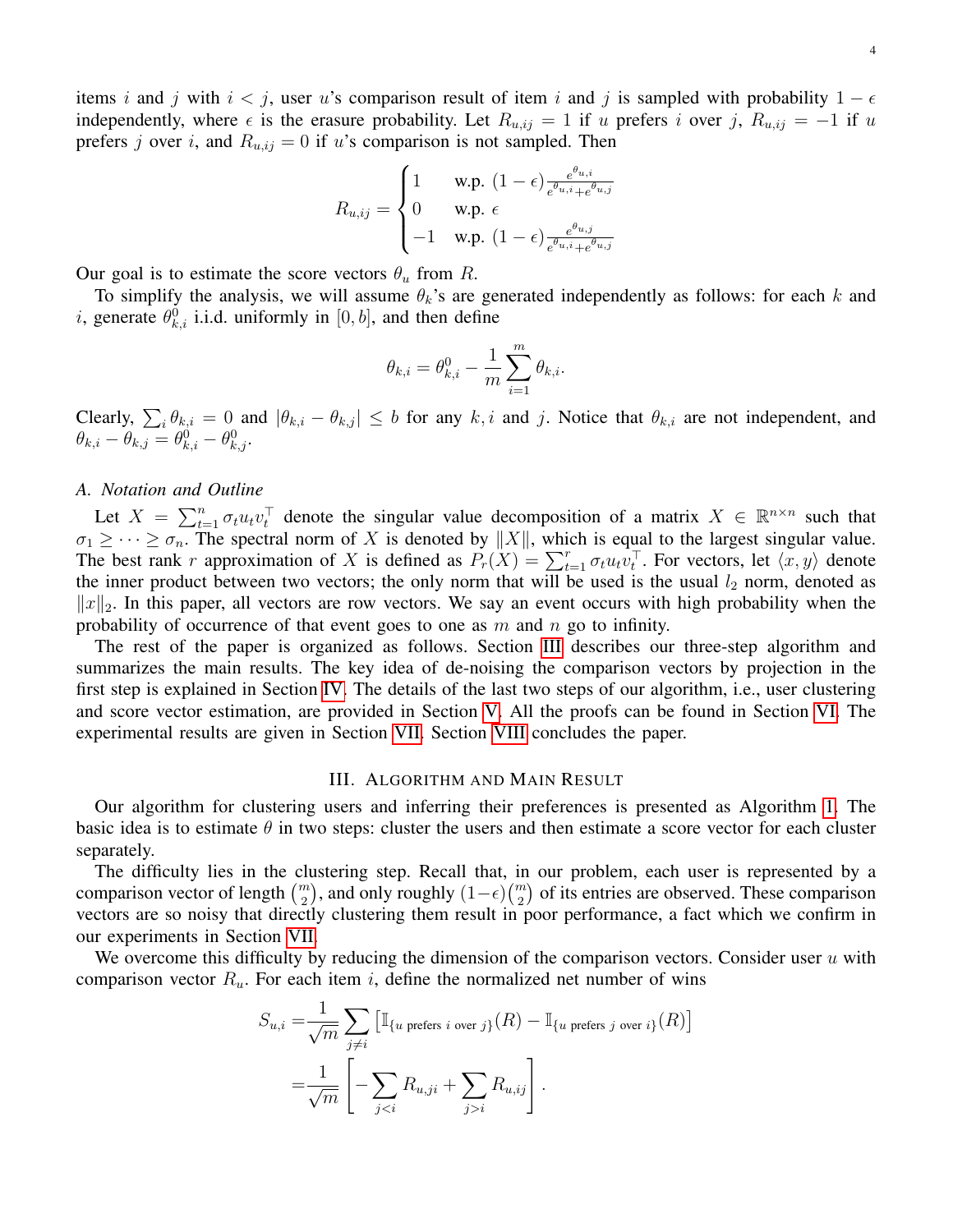<span id="page-4-0"></span>Algorithm 1 Multi-Cluster Projected Ranking

Step 0: Sample splitting. Let  $\Omega$  be the support of R, i.e.,  $\Omega = \{(u, ij) | R_{u, ij} \neq 0\}$ . We construct two sets  $\Omega_1$  and  $\Omega_2$  by independently assigning each element of  $\Omega$  only to  $\Omega_1$  with probability  $(1 + \epsilon)/4$ , only to  $\Omega_2$  with probability  $(1 + \epsilon)/4$  and to both  $\Omega_1$  and  $\Omega_2$  with probability  $(1 - \epsilon)/4$ . Define  $R_{u,ij}^{(1)} = R_{u,ij} \mathbb{I}_{\{(u,ij)\in\Omega_1\}}$  and  $R_{u,ij}^{(2)} = R_{u,ij} \mathbb{I}_{\{(u,ij)\in\Omega_2\}}$ .

**Step 1: Denoising.** Let  $S = \frac{1}{\sqrt{m}} R^{(1)} A^{\top}$ . The u-th row of S is the net-win vector of user u.

**Step 2: User clustering.** Let S be the rank r approximation of S. Construct the clusters  $\widehat{C}_1, \ldots, \widehat{C}_r$ sequentially. For  $1 \le k \le r$ , after  $\widehat{C}_1, \ldots, \widehat{C}_{k-1}$  have been selected, choose an initial user u not in the first  $k-1$  clusters uniformly at random, and let  $\hat{C}_k = \{u' : ||\tilde{S}_u - \tilde{S}_{u'}||_2 \leq \tau\}$  where the threshold  $\tau$  is specified later. Assign each remaining unclustered user to a cluster arbitrarily.

Step 3: Score vector estimation. Let  $D_{u,ij} = \mathbb{I}_{\left\{R_{u,ij}^{(2)}=1\right\}}$  and  $D_{u,ji} = \mathbb{I}_{\left\{R_{u,ij}^{(2)}=-1\right\}}$  for any u and  $i < j$ . For users in cluster  $\widehat{\mathcal{C}}_k$ , the estimated score vector is given by  $\widehat{\theta}_k = \arg \max_{\gamma} L_k(\gamma)$ , where

$$
L_k(\gamma) = \sum_{u \in \widehat{C}_k, i, j} D_{u, ij} \log \frac{e^{\gamma_i}}{e^{\gamma_i} + e^{\gamma_j}}
$$

We call  $S_u$  the net-win vector of user u. To simplify the notation, let  $A \in {\pm 1, 0}^{m \times {m \choose 2}}$  be the matrix with the ij-th column being  $e_i - e_j$ , where  $e_i$  is the length m vector with all 0s except for a 1 in the i-th coordinate, then it is easy to verify that

<span id="page-4-1"></span>
$$
S_u = \frac{1}{\sqrt{m}} R_u A^\top.
$$
\n<sup>(1)</sup>

The effectiveness of net-win vectors in clustering users relies on the following surprising fact: the expected comparison vectors  $\mathbb{E}[R_u]$  for all users, which are  $\binom{m}{2}$ -dimensional nonlinear functions of the score vectors  $\theta_u$ , are close to the  $(m-1)$ -dimensional linear subspace spanned by the rows of A, or the row space of A. It suggests denoising the  $R_u$ 's for all users by projecting them onto the row space of A. The projections of the  $R_u$ 's turn out to be isometric to the net-win vectors  $S_u$ 's. In particular, recall our definition of  $S_u$  given in [\(1\)](#page-4-1), the term  $\frac{1}{\sqrt{m}}A^{\top}$  acts just like an orthogonal projection onto the row space of A. We show in Section [IV](#page-6-0) that for any two users v, w in two different clusters,  $\|\mathbb{E}[S_v]-\mathbb{E}[S_w]\|_2 \approx \|\mathbb{E}[R_v]-\mathbb{E}[R_w]\|_2$ and  $||S_u - \mathbb{E}[S_u]||_2 \approx \frac{1}{\sqrt{2}}$  $\frac{1}{m} ||R_u - \mathbb{E}[R_u]||_2$  for  $u = v, w$ . Therefore, the net-win vectors  $S_u$  are much less noisy and easier to separate than the comparison vectors  $R_u$ .

We then cluster the net-win vectors by a standard spectral clustering algorithm in Step 2 of Algorithm [1.](#page-4-0) Let  $\{\mathcal{C}_k\}$  denote the true clusters and  $\{\widehat{\mathcal{C}}_k\}$  denote the clusters generated by Algorithm [1](#page-4-0) with threshold  $\tau$ . Since the clusters are only identifiable up to a permutation of the indices, we define the number of errors in  $\{\mathcal{C}_k\}$  as

$$
\min_{\pi} \sum_{k} |\mathcal{C}_{k}| \triangleq \widehat{\mathcal{C}}_{\pi(k)}|,
$$

where  $\triangle$  denotes the symmetric difference of two sets. The following theorem highlights a key contribution of the paper: the projection of comparison vectors to the row space of  $A$  results in significant denoising, which allows for accurately clustering the users with only a small number of pairwise comparisons.

<span id="page-4-2"></span>**Theorem 1.** Let  $\tau = \frac{(1-\epsilon)m}{\sqrt{\log m}}$ . If  $b \in [b_0, 5]$  for any arbitrarily small constant  $b_0 > 0$  or  $b \ge C'' m^3 \log m$ *for some constant* C <sup>00</sup>*, then with high probability, there exists a permutation* π *such that,*

$$
|\mathcal{C}_k \bigtriangleup \widehat{\mathcal{C}}_{\pi(k)}| \leq \frac{512r \max\{m, n\} \log m \log n}{(1 - \epsilon)m^2}, \quad \forall k
$$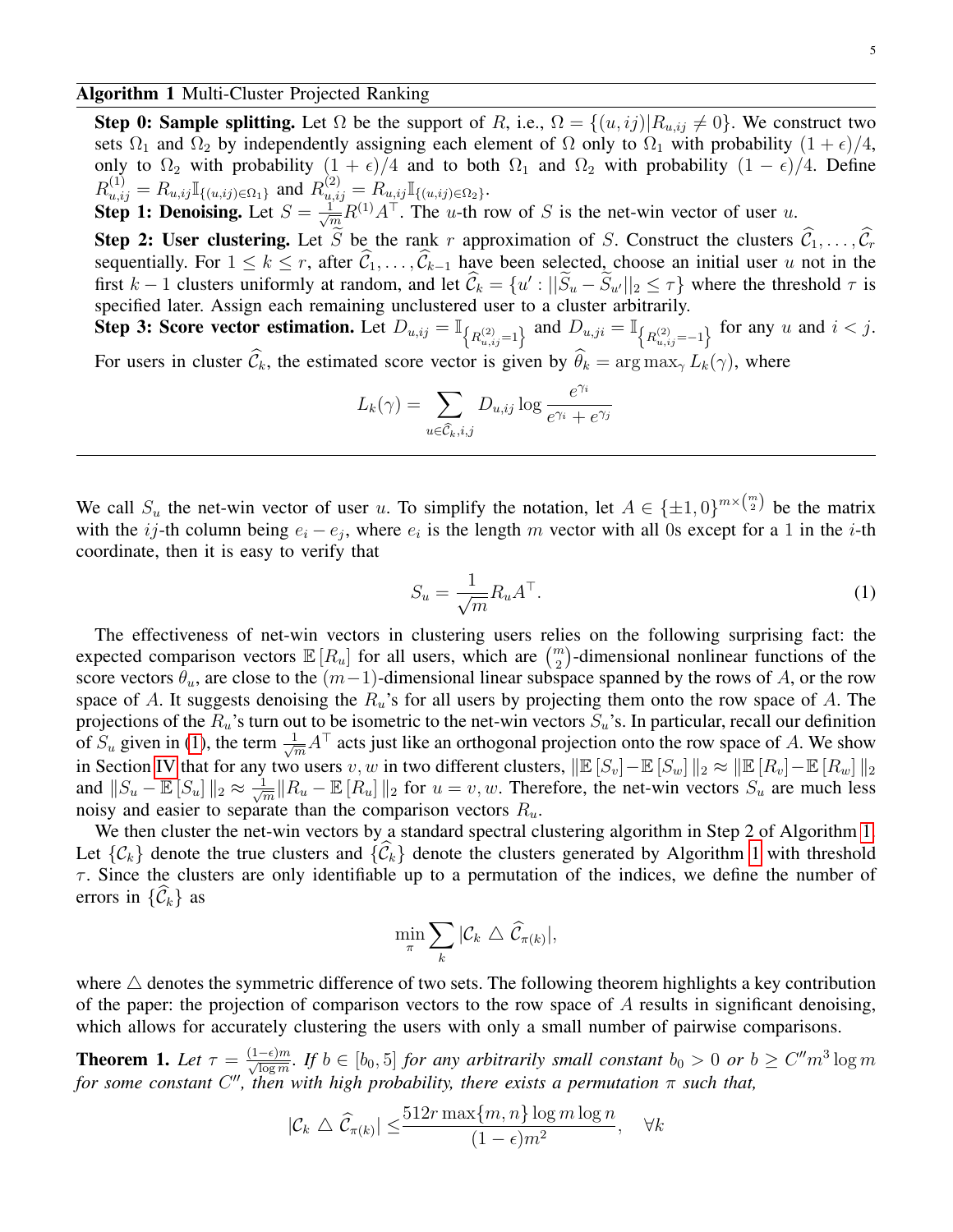*and*

$$
\sum_{k} |\mathcal{C}_k \bigtriangleup \widehat{\mathcal{C}}_{\pi(k)}| \leq \frac{1024r \max\{m, n\} \log m \log n}{(1 - \epsilon)m^2}.
$$

*In particular, when*

 $(1 - \epsilon)Km^2 > 512r \max\{m, n\} \log m \log^2 n$ ,

*the fraction of misclustered users in each cluster* k*, i.e.,*

$$
\frac{|\mathcal{C}_k \bigtriangleup \widehat{\mathcal{C}}_{\pi(k)}|}{K} \le \frac{1}{\log n}.
$$

Theorem [1](#page-4-2) implies that if m and n are on the same order, roughly each user only needs to give  $r^2$ poly(log m) pairwise comparisons to allow for the correct clustering for all but  $K/\log n$  users. Notice that a user needs to give at least one pairwise comparison. The specific choice of  $\tau$  is just for simplicity of the proof, which can be relaxed to  $\tau = C \frac{(1-\epsilon)m}{\sqrt{\log m}}$  for any constant  $C > 0$ . The lower bound  $b \ge b_0$ is required. Consider the extreme case where  $b = 0$ , then the the score vectors for all users are all-zero vectors and the clusters are unidentifiable from pairwise comparisons. The upper bound  $b \leq 5$  is an artifact of our analysis as shown by our numerical experiments. Note that if  $b = 5$ , then the most favorable item is preferred over the least favorable item with probability approximately 0.993.

After estimating the clusters, Algorithm [1](#page-4-0) treats each cluster separately and estimates a score vector using the maximum likelihood estimation for the single cluster Bradley-Terry model. In order to avoid the dependence between Step 2 and Step 3, we generate two smaller samples  $R^{(1)}$  and  $R^{(2)}$  by subsampling R, and use them in the two steps respectively. It is not hard to verify that the support sets  $\Omega_1$  and  $\Omega_2$  are independent.

The overall performance of Algorithm [1](#page-4-0) is characterized by the following theorem, which shows that, when the number of pairwise comparisons is large enough, the estimations of the score vectors are accurate for most users with high probability.

# <span id="page-5-0"></span>Theorem 2. *Define*

$$
\eta_1 = \frac{r \max\{m, n\} \log m \log n}{(1 - \epsilon) K m^2}, \quad \eta_2 = \sqrt{\frac{\log m}{(1 - \epsilon) K m}}
$$

*Assume*  $b \in [b_0, 5]$  *for any arbitrarily small constant*  $b_0 > 0$ *, then there exists a constant*  $C > 0$  *such that with high probability*

$$
\frac{||\hat{\theta}_u - \theta_u||_2}{||\theta_u||_2} \le \frac{C(e^b + 1)^2}{be^b} \max{\{\eta_1, \eta_2\}}
$$

 $\epsilon$ *xcept for*  $512K\eta_1$  *users. In particular, if*  $Km^2(1-\epsilon) > r \max\{m,n\} \log m \log^2 n$ *, then*  $\frac{||\theta_u - \theta_u||_2}{||\theta_u||_2}$  =  $O(\frac{1}{\log n})$  $\frac{1}{\log n}$ ) except for  $O\left(\frac{K}{\log n}\right)$  $\frac{K}{\log n}$  users.

Theorem [2](#page-5-0) shows that the estimation error depends on the maximum of  $\eta_1$  and  $\eta_2$ :  $\eta_1$  characterizes the fraction of misclustered users in a given cluster as shown by Theorem [1;](#page-4-2)  $\eta_2$  characterizes the estimation error of the maximum likelihood estimation assuming the clustering is perfect. If  $r = 1$ , then there is no clustering error and the estimation error only depends on  $\eta_2$  which matches the existing results in [\[22\]](#page-18-4) with a single type of user. The lower bounds in [22] and [\[13\]](#page-18-16) show that at least  $\Omega(m)$  pairwise comparisons per type are needed to ensure  $\frac{||\theta_u - \theta_u||_2}{||\theta_u||_2} = o(1)$  even when clusters are known. Also, a user needs to provide at least one pairwise comparison for us to infer his/her preference, which means that at least  $\Omega(n)$  pairwise comparisons in total are required to infer the preferences for most users. Theorem [2](#page-5-0) shows that Algorithm [1](#page-4-0) needs approximately  $\frac{1}{2}(1-\epsilon)Km^2 = O(r \max\{m,n\} \log m \log^2 n)$  comparisons per cluster, which matches the lower bounds up to logarithmic factors if r is poly-logarithmic in n or m.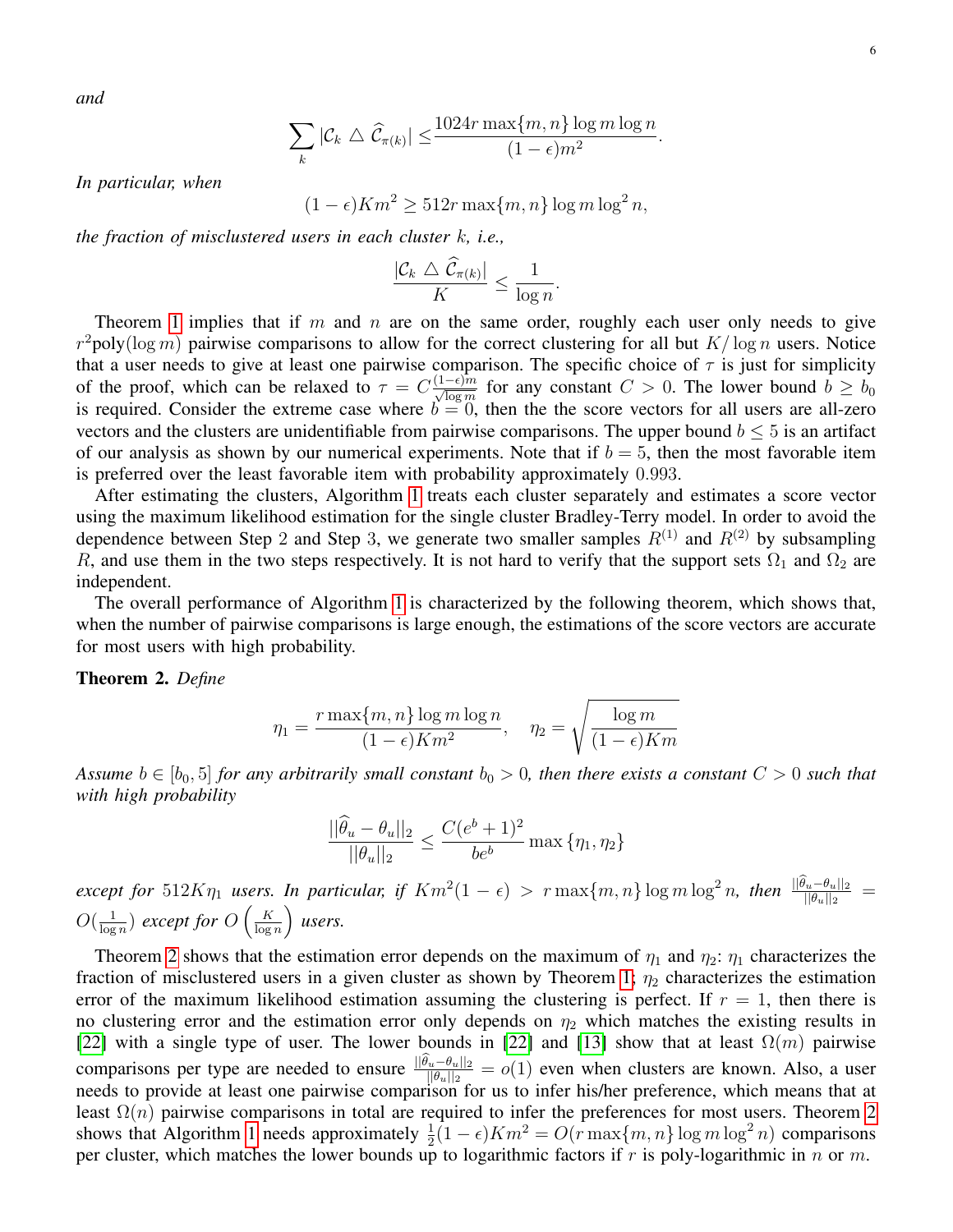### IV. DENOISING USING NET-WIN VECTORS

<span id="page-6-0"></span>In this section, we analyze Step 1 of Algorithm [1.](#page-4-0) We first argue that directly clustering based on the comparison vector is too noisy to work well. Then, we show the net-win vectors preserve the distances between different clusters from a geometric projection point of view. Finally, we prove the net-win vectors are much less noisy than the comparison vectors.

Recall that  $R_u$  is a  $\binom{m}{2}$ -dimensional vector of all pairwise comparisons for user u. For any  $i < j$ , the mean of the  $ij$ -th entry is

$$
\mathbb{E}\left[R_{u,ij}\right] = (1-\epsilon)\frac{e^{\theta_{u,i}} - e^{\theta_{u,j}}}{e^{\theta_{u,i}} + e^{\theta_{u,j}}} \triangleq (1-\epsilon)f(\theta_{u,i} - \theta_{u,j}),
$$

where  $f(x) = \frac{e^x - 1}{e^x + 1}$  $\frac{e^{x}-1}{e^{x}+1}$ . Since two users from the same cluster have the identical score vector, the means of their comparison vectors are also identical. With a slight abuse of notation, let  $\bar{R}_k$  denote the common means of the comparison vectors for users in cluster k, where  $k = 1, \dots, r$ . For  $k \neq k'$ , we call  $\|\bar{R}_k - \bar{R}'_k\|_2$ the distance between cluster k and k'. It is easy to check that  $\|\overline{R}_k - \overline{R}'_k\|_2 = \Theta((1 - \epsilon)m)$  with high probability. In other words, the distances between different clusters are roughly  $\Theta((1-\epsilon)m)$ . Hence, if we observe the means of all the comparison vectors, then clustering becomes trivial. In our problem, for each user u, we only observe  $R_u$ , which is a noisy observation of  $\mathbb{E}[R_u]$ . More specifically, since the expected number of comparison a user provides is  $(1 - \epsilon) {m \choose 2}$ ,

$$
\mathbb{E}\left[\|R_u - \mathbb{E}\left[R_u\right]\|_2^2\right] = \sum_{i < j} \text{Var}\left[R_{u,ij}\right] = \Theta\left((1-\epsilon)m^2\right).
$$

Therefore, we would expect the deviation  $||R_u - \mathbb{E}[R_u]||_2 = \Theta(m)$ √  $\overline{1-\epsilon}$ , which is much larger than the distances between different clusters given by  $\Theta((1-\epsilon)m)$ . As a result, the comparison vectors for two users from the same cluster are likely to be far apart, while the comparison vectors for two users from different clusters might happen to be close. Therefore, the comparison vectors are too noisy to be clustered directly.

In the following, we explain how to denoise the comparison vectors. An interesting observation is that the mean of the comparison vector  $\mathbb{E}[R_u]$  lies close to an  $(m-1)$ -dimensional linear subspace. In particular, using the definition of A, we get

$$
\mathbb{E}[R_u] = (1 - \epsilon)f(\theta_u A),
$$

where for a vector  $v \in \mathbb{R}^m$ ,  $f(v) \triangleq (f(v_1), \ldots, f(v_m))$ . Although f is a non-linear function, we are able to show the angle  $\alpha$  between  $\mathbb{E}[R_u]$  and the  $(m-1)$ -dimensional linear subspace spanned by the rows of A, or the row space of A, is not large. To see it, let us first assume b is small. Recall that  $|\theta_{k,i} - \theta_{k,j}| \leq b$ for any  $k, i$  and j. In this regime, we can linearize the function f at 0 and get

$$
f(\theta_u A) \approx \frac{1}{2} \theta_u A,
$$

which means that  $\mathbb{E}[R_u]$  is approximately on the row space of A and the angle  $\alpha \approx 0$ . Somewhat surprisingly,  $\alpha$  is still not too large even if b becomes so large that the linear approximation does not work any more. Consider the extreme case when  $b \to \infty$ , under our assumption that  $\theta_{u,i}$  are uniformly distributed, we have  $|\theta_{u,i} - \theta_{u,j}| \to \infty$ , thus

$$
f(\theta_u A) \to \text{sign}(\theta_u A).
$$

The following lemma shows that  $\alpha$  is approximately 30° in this case.

<span id="page-6-1"></span>**Lemma 1.** For any  $\theta_k \in \mathbb{R}^m$  and assume  $\theta_{k,i} \neq \theta_{k,j}$  for any i and j. Define row vector  $\eta \in \{-1, +1\}^{\binom{m}{2}}$  $as\ \eta_{ij}=\text{sign}(\theta_{k,i}-\theta_{k,j})$ . Then the angle between  $\eta$  and the row space of A is  $\arccos\sqrt{\frac{2}{3}}$  $rac{2}{3}$  in the limit as  $m \to \infty$ .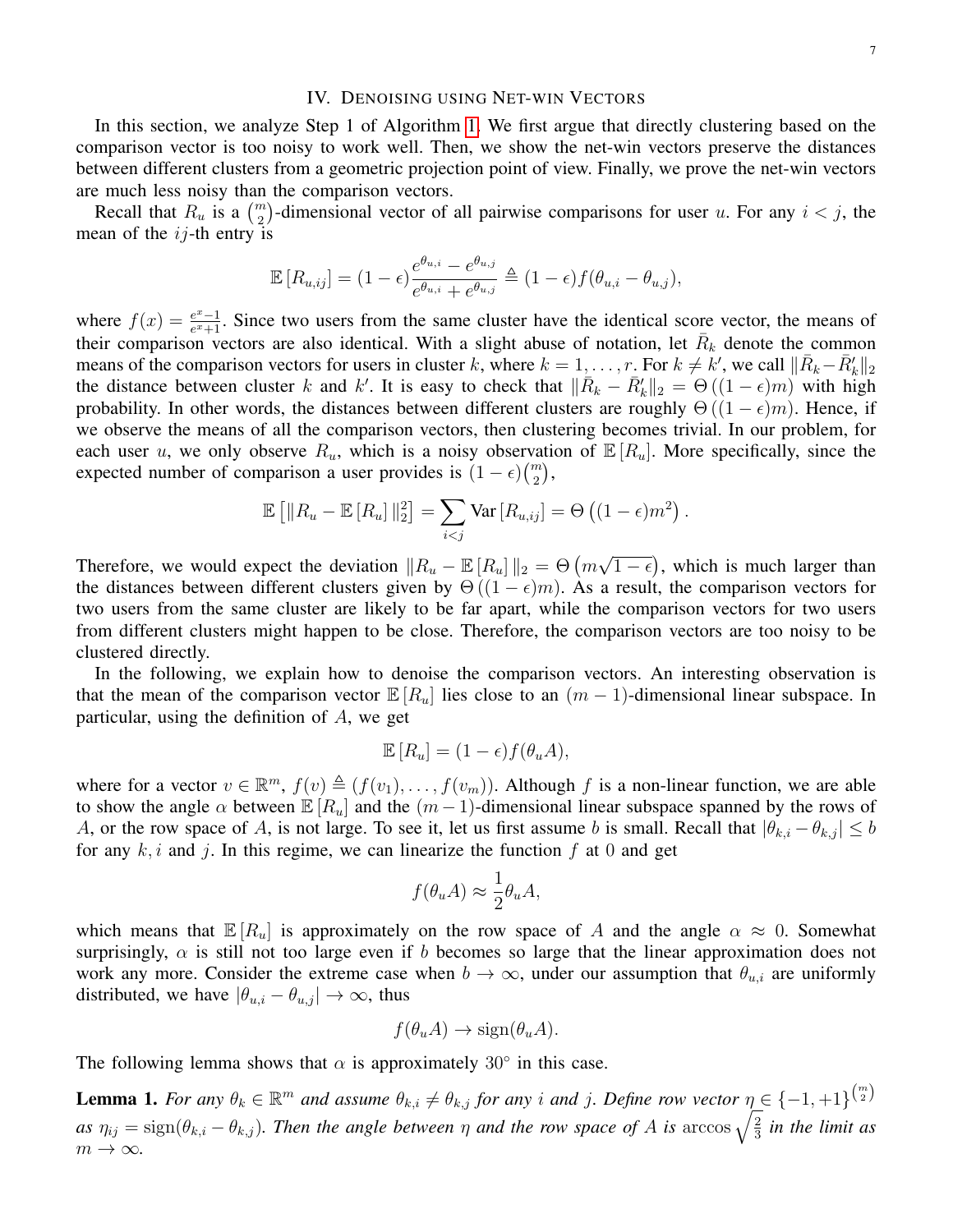<span id="page-7-0"></span>For the intermediate range of  $b$ , we do not have an analytical result on the upper bound of the angle α. Through extensive simulation as plotted in Figure [1,](#page-7-0) we can see that the  $cos α$  averaged over 100 independent simulations decreases monotonically with b and it is always upper bounded by arccos  $\sqrt{\frac{2}{3}}$  $\frac{2}{3}$ .



Fig. 1: Cosine of the angle between  $f(\theta_uA)$  and the row space of A for various b.

The observation that  $\mathbb{E}[R_u]$  is close to the row space of A suggests that we may denoise the comparison vectors by projecting  $R_u$  onto the row space of A. We show in Lemma [6](#page-12-0) that the SVD of A is given by  $A =$  $\sqrt{m}UV^{\top}$ , where  $U \in \mathbb{R}^{n \times (m-1)}$  and  $V \in \mathbb{R}^{\binom{m}{2} \times (m-1)}$ . Since the row vectors of  $V^{\top}$  form and orthonormal basis of the row space of A, the projection of  $R_u$  onto the row space of A is given by  $R_u V V^{\top}$  and when represented in the basis  $V^{\top}$ , the projection is simply  $R_u V$ . Interestingly, we find that  $R_u^{\text{W}} V^{\top}$  is isometric to the normalized net-win vectors <sup>[2](#page-7-1)</sup> used in Algorithm [1:](#page-4-0)

$$
S_u \triangleq \frac{1}{\sqrt{m}} R_u A^{\top} = R_u V U^{\top}.
$$

Since the rows of  $U^{\top}$  form an orthonormal basis, when represented in the basis  $U^{\top}$ ,  $S_u$  is simply  $R_uV$ , which is exactly the same as  $R_u V V^{\top}$  when represented in the basis  $V^{\top}$ . Hence, the net-win vectors are equivalent to the projection of comparison vectors into the row space of  $A$ . The benefit of using the net-win vectors instead of doing the projection is that they have a more clear physical meaning and are easier to compute; there is no need to compute the SVD of  $A$ , which is prohibitive when  $m$  is large.

Since  $\mathbb{E}[S_u] = \frac{1}{\sqrt{2}}$  $\frac{1}{m}\mathbb{E}[R_u] A^{\top}$ , two users from the same cluster have the same expected net-win vectors. With a slight abuse of notation, let  $\bar{S}_k$  denote the common expected net-win vectors for users in cluster k, where  $k = 1, \ldots, r$ . The following lemma confirms that after the projection,  $\|\bar{S}_k - \bar{S}_{k'}\|_2 \approx \|\bar{R}_k - \bar{R}_{k'}\|_2$ and thus the projection preserves the distances between different clusters.

<span id="page-7-2"></span>**Lemma 2.** Assume  $m \geq C' \log r$  for some constant  $C'$ . If  $b \in [b_0, 5]$  for some constant  $0 < b_0 < 5$  and  $b \geq C''m^3 \log m$ , then there exists some constant C such that with high probability, for any  $k \neq k'$ ,

$$
||\bar{S}_k - \bar{S}_{k'}||_2 \ge C(1 - \epsilon)m.
$$

**Remark 1.** *The lower bound*  $b \ge b_0$  *is necessary. When b is too small,*  $\theta_k$ *'s all become very close to the* all-zero vector and the distance between different clusters given by  $\|\bar R_k - \bar R_{k'} \|_2$  is too small to distinguish *different clusters. Even though our theorem requires*  $b \in [b_0, 5]$  *or b is very large, our experiment shows* 

<span id="page-7-1"></span><sup>2</sup>In Algorithm [1,](#page-4-0) we generate two independent samples from R and  $S_u$  is defined using  $R_u^{(1)}$ . Here, we simply write  $R_u^{(1)}$  as  $R_u$  for ease of notation.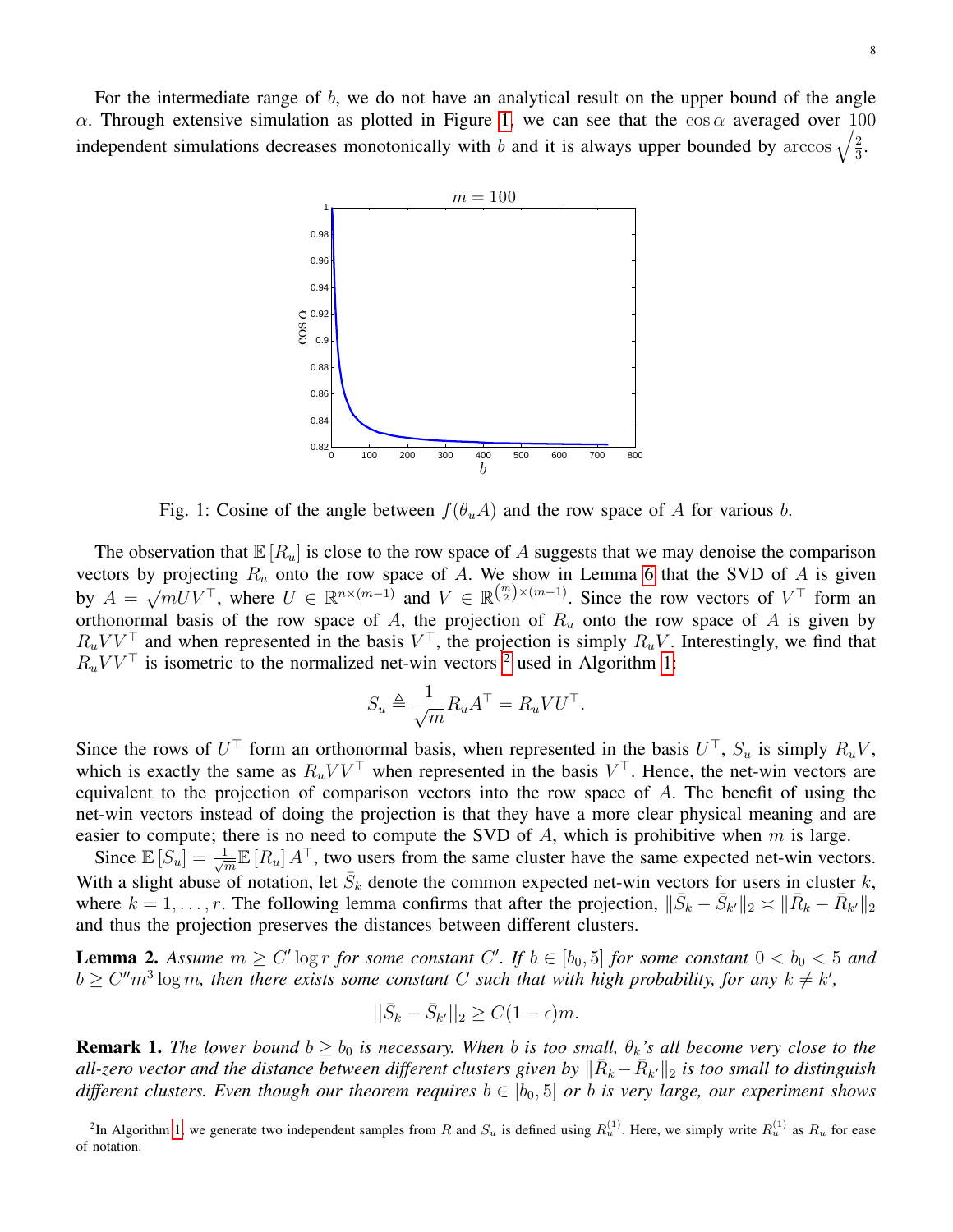that the  $\bar{S}_k$ 's are in fact well separated for any  $b\,\geq\, b_0.$  Moreover, the proof indicates that Lemma [2](#page-7-2) *applies to general pairwise comparison models as long as the probability of item* i *is preferred over item j minus the probability of item j is preferred over item i can be parameterized as*  $f(\theta_i - \theta_j)$  *for some sigmoid function* f *(In BT model,*  $f(x) = \frac{e^x - 1}{e^x + 1}$  $\mathcal{L}(f, f(x)) = \frac{e^x - 1}{e^x + 1}$ ; the upper bound  $b \leq 5$  changes to  $b \leq c$ , where  $c = \min\{b : |f(b) - f'(0)b|/b \ge f'(0)/\sqrt{2}\}.$ 

Next, we show the net-win vectors are much less noisy than the comparison vectors. In particular, let  $\bar{S}_u = \mathbb{E}[S_u]$ , and then  $||S_u - \bar{S}_u||_2 \leq 3\sqrt{\frac{1-\epsilon}{2}m \log n}$ , which is much smaller than the deviation  $||R_u - \mathbb{E}[R_u]||_2 = \Theta(m\sqrt{1-\epsilon}).$ 

<span id="page-8-1"></span>**Lemma 3.** *If*  $(1 - \epsilon)m^2 > 36 \log n$ , then with high probability,

$$
||S_u - \bar{S}_u||_2 \le 3\sqrt{\frac{1-\epsilon}{2}m\log n}, \quad \forall u.
$$

Notice that Lemma [3](#page-8-1) is independent of the pairwise comparison model. Together with Lemma [2,](#page-7-2) it shows that the projection of comparison vectors into the row space of A preserves the distances between different clusters and at the same time dramatically reduces the noise variances. In particular, if  $m(1-\epsilon)$  =  $\Omega(\log n)$ , then the net-win vectors corresponding to different clusters are well-separated; K-means or some thresholding-based algorithm is going to work. In the next section, we will show that spectral clustering based on the net-win vectors does even better and works if  $m(1 - \epsilon) = \Omega(r^2 \text{poly}(\log n))$  when m and n are on the same order.

Finally, we point out that the idea of projection or equivalently the net-win vectors introduced in this subsection, is not specific to the BT model and is applicable to general pairwise comparison models.

# V. USER CLUSTERING AND SCORE VECTOR ESTIMATION

<span id="page-8-0"></span>In this section, we analyze Step 2 and 3 of Algorithm [1.](#page-4-0) Step 2 clusters the net-win vectors  $S_u$ by a variation of the standard spectral clustering algorithm. After clustering the users, the algorithm estimates the score vectors for each cluster using sample  $R^{(2)}$ . Recall that the supports of  $R^{(1)}$  and  $R^{(2)}$ are independent, which is important for the analysis to decouple the two steps.

## *A. User clustering*

Step 2 of Algorithm [1](#page-4-0) first computes the best rank r approximation  $\tilde{S}$  of S, and then clusters the rows of  $S$  by a simple threshold based clustering algorithm. The reason we consider this threshold based clustering algorithm is that it is easy to analyze. However, in the experiments we see later, the more robust K-means algorithm is used instead.

The use of  $\tilde{S}$  can be understood from a geometric projection point of view. Let  $\bar{S} = \mathbb{E}[S]$ . Since the users from the same cluster have the same expected score vector, the rank of  $\bar{S}$  is r. In other words, the expected net-win vectors  $\mathbb{E}[S_u]$  lie in an r-dimensional subspace of  $R^m$ . Therefore, similar to the projection idea introduced in Section [IV,](#page-6-0) we may de-noise the net-win vectors  $S_u$  by projecting them onto this r-dimensional subspace. However, this r-dimensional subspace is determined by  $\overline{S}$  which is unobservable. Here the key idea is that S is a perturbation of  $\overline{S}$  and thus the space spanned by the top r right singular vectors of S is close to the desired r-dimensional subspace. Hence, we can de-noise the net-win vectors  $S_u$  by projecting them onto the space spanned by the top r right singular vectors of S, which are exactly  $S_u$ . The following lemma shows that such a projection is effective in de-noising. In particular, it shows  $\|\tilde{S} - \bar{S}\|^2_F = O((1 - \epsilon)r \max\{m, n\} \log^3 n)$ , which is much smaller than the deviation bound  $||S - \overline{S}||_F^2 = O((1 - \epsilon)mn \log n)$  as shown by Lemma [3.](#page-8-1)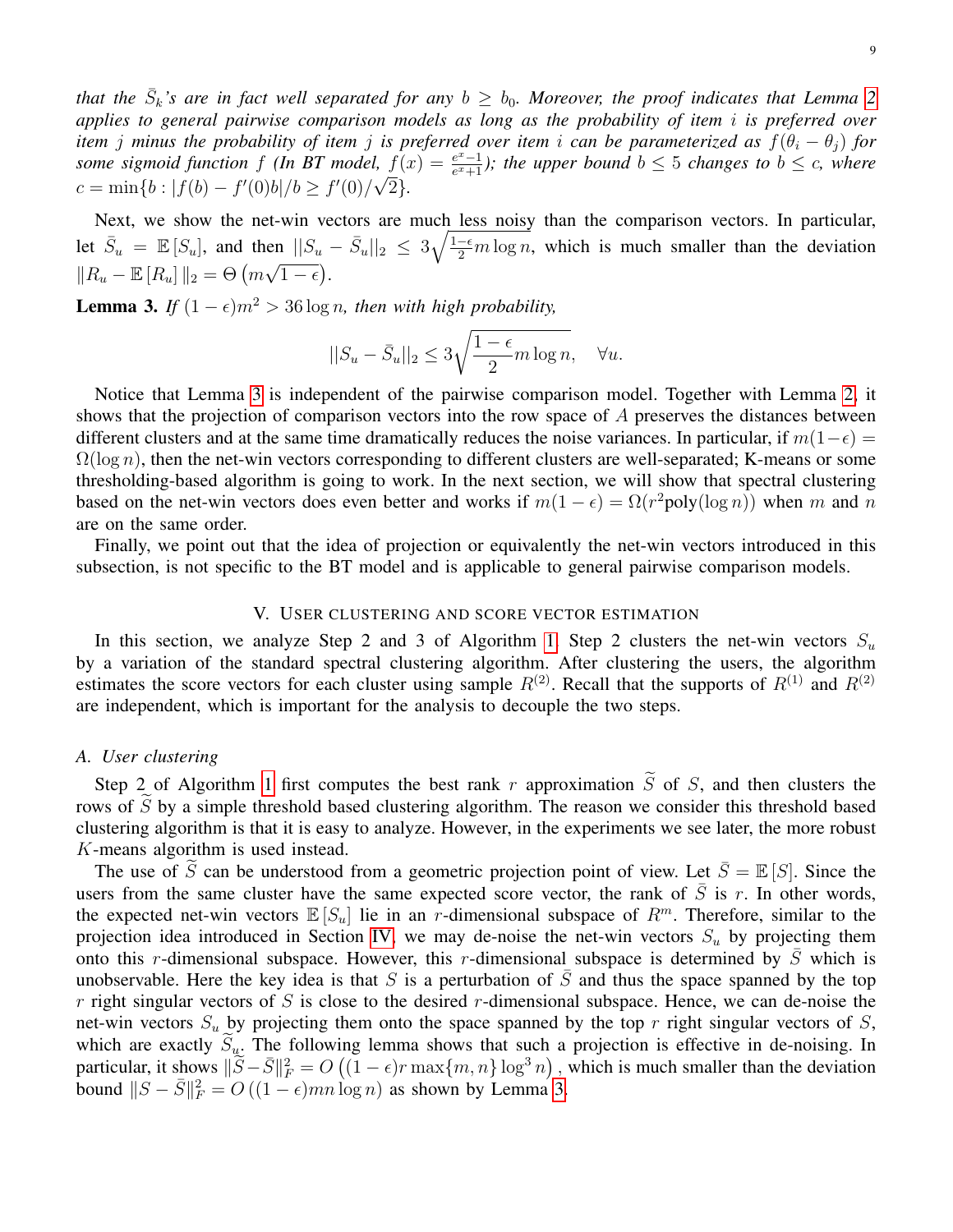<span id="page-9-0"></span>**Lemma 4.** *If*  $(1 - \epsilon)m^2 > 36 \log n$ , then with high probability,

$$
||S - \bar{S}|| \le 8\sqrt{(1 - \epsilon) \max\{m, n\}} \log^{3/2} n.
$$
  

$$
||\widetilde{S} - \bar{S}||_F \le 16\sqrt{2(1 - \epsilon)r \max\{m, n\}} \log^{3/2} n.
$$

Using a counting argument together with Lemma [4,](#page-9-0) we can show, for most users u,  $\widetilde{S}_u$  is close to its expected comparison vector  $\bar{S}_u$ .

<span id="page-9-2"></span>**Lemma 5.** Let  $\tau = \frac{(1-\epsilon)m}{\sqrt{\log m}}$ , then with high probability, there are at most

$$
\frac{512r \max\{m, n\} \log m \log n}{(1 - \epsilon)m^2}
$$

*users such that*  $||\widetilde{S}_u - \bar{S}_u||_2 > \frac{\tau}{2}$ . 2

Combined with the fact that the  $\bar{S}_k$ 's are well separated as shown in Lemma [2,](#page-7-2) we get Theorem [1.](#page-4-2)

# *B. Score vector estimation*

In Step 3, Algorithm [1](#page-4-0) estimates the score vectors for each cluster separately When there is no clustering error, the problem reduces to the inference problem for the classical Bradley-Terry model. In particular, if we let  $W_{ij}$  be the number of times item i is preferred over item j, then the ranking problem can be solved by the maximum likelihood estimation

$$
\widehat{\theta} = \arg \max_{\gamma} \sum_{ij} W_{ij} \log \frac{e^{\gamma_i}}{e^{\gamma_i} + e^{\gamma_j}}.
$$

The above optimization is convex and can be solved efficiently [\[15\]](#page-18-1). Further, the recent work [\[22\]](#page-18-4) provides an error bound for  $\hat{\theta}$  when the pairs of items are chosen uniformly and independently.

In general, the clustering step is not perfect, but if there are sufficiently many pairwise comparisons, Theorem [1](#page-4-2) shows that the clusters can be approximately recovered with high probability. In this case, Algorithm [1](#page-4-0) simply views the users in each cluster as from the same true cluster, and again solves the optimization problem corresponding to the maximum likelihood estimation for the Bradley-Terry model for each cluster.

Take one such cluster  $\hat{C}$  as an example. Recall that  $|C\Delta\hat{C}|$  denote the set difference between the true cluster C and the estimated cluster  $\widehat{C}$ . It follows that at most  $|\mathcal{C}\Delta\widehat{C}|$  users in  $\widehat{C}$  are from other clusters and at most  $|C\Delta\hat{C}|$  users in C are assigned to wrong clusters. To simplify the notation, we omit the subscript and use  $\theta$  to denote the true score vector for the cluster C throughout this section. Let  $\hat{\theta}$  be the estimated score vector for cluster  $\hat{C}$ . The following theorem shows that when the number of comparisons is large enough, the relative error  $\frac{\|\theta-\theta\|_2}{\|\theta\|_2}$  goes to zero when  $\left|\mathcal{C}\Delta\hat{\mathcal{C}}\right|/K \to 0$ . We should emphasize that  $\hat{\theta}$  is only a good approximation for the score vectors of the users from cluster  $C$ .

<span id="page-9-1"></span>**Theorem 3.** Let  $\widehat{C}$  denote an estimator of a fixed cluster C. Then there exists some constant C such that *with high probability*

$$
\frac{||\widehat{\theta} - \theta||_2}{||\theta||_2} \le \frac{C(e^b + 1)^2}{be^b} \max \left\{ \sqrt{\frac{\log m}{(1 - \epsilon)Km}}, \frac{|\mathcal{C}\Delta \widehat{\mathcal{C}}|}{K} \right\}.
$$

Theorem [3](#page-9-1) extends the previous results in [\[22\]](#page-18-4) to the setting with clustering errors. Notice that the error bound scales exponentially with  $b$ . This is likely to be an artifact of our analysis and also appears in previous results in [\[22\]](#page-18-4).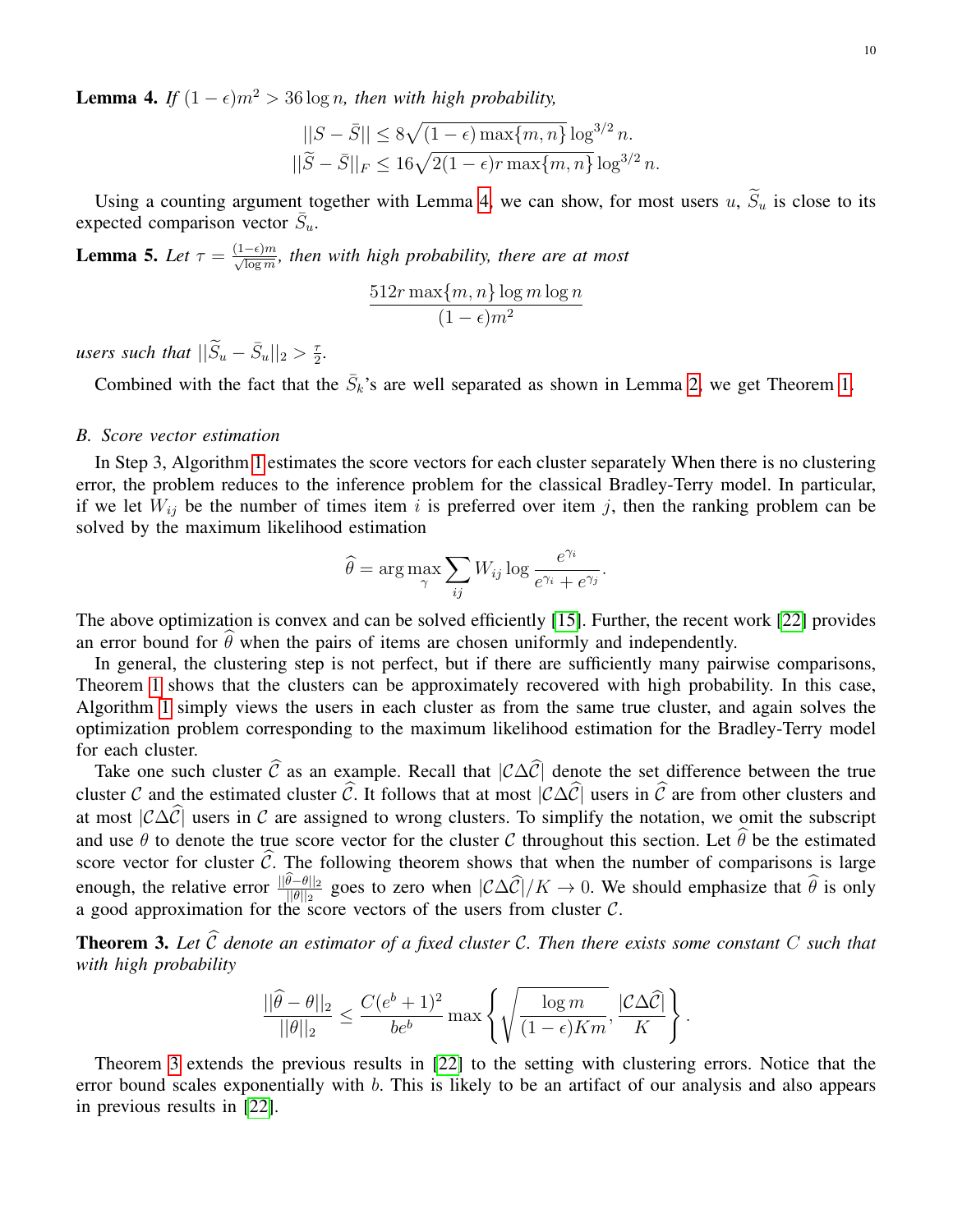## VI. PROOFS

<span id="page-10-0"></span>In this section, we present the proofs for the main theorems first and then the lemmas. The proof of Theorem [1](#page-4-2) uses Lemma [2](#page-7-2) and Lemma [5.](#page-9-2) We prove Theorem [2](#page-5-0) by combining Theorem [1](#page-4-2) and Theorem [3.](#page-9-1)

We first introduce some additional notation used in the proofs. Let I denote the identity matrix. Let 1 denote the vector with all-one entries and  $11^{\top}$  denote the matrix with all-one entries. For a  $m \times n$  matrix X and a  $m \times 1$  vector v, let  $[X, v]$  denote the  $m \times (n + 1)$  matrix formed by adding v as a column to the end of X. For two  $n \times n$  matrices X, Y, we write  $X \leq Y$  if  $Y - X$  is positive semi-definite.

## *A. Proof of Theorem [1](#page-4-2)*

Recall that  $\tau = \frac{(1-\epsilon)m}{\sqrt{\log m}}$ . We say a user is a good user if  $||\widetilde{S}_u - \overline{S}_u||_2 \le \frac{\tau}{2}$  $\frac{\tau}{2}$ . Under the assumption of Theorem [1,](#page-4-2) the condition of Lemma [2](#page-7-2) holds. Then in view of Lemma [2,](#page-7-2) for all good users  $u$ ,

$$
||S_u - \bar{S}_u||_2 \le \frac{\tau}{2} < \frac{1}{4} ||\bar{S}_k - \bar{S}_{k'}||_2.
$$

Let  $I$  be the set of good users and Lemma [5](#page-9-2) shows that the number of bad users

$$
|\mathcal{I}^c| \le \frac{512r \max\{m, n\} \log m \log n}{(1 - \epsilon)m^2}.
$$

Following the proof of Proposition 1 in [\[28\]](#page-19-1), we can conclude that there exists a permutation  $\pi$  such that,  $|\mathcal{C}_k \bigtriangleup \widehat{\mathcal{C}}_{\pi(k)}| \leq |\mathcal{I}^c|$  for all k and  $\sum_k |\mathcal{C}_k \bigtriangleup \widehat{\mathcal{C}}_{\pi(k)}| \leq 2|\mathcal{I}^c|.$ 

# *B. Proof of Theorem [2](#page-5-0)*

From Theorem [1,](#page-4-2) we get that there exists a permutation  $\pi$  such that,

$$
|\mathcal{C}_k \bigtriangleup \widehat{\mathcal{C}}_{\pi(k)}| \leq \frac{512r \max\{m, n\} \log m \log n}{(1 - \epsilon)m^2}, \quad \forall k.
$$

We then apply Theorem [3,](#page-9-1) and get the result of Theorem [2.](#page-5-0) If we want to achieve  $\frac{||\theta_u - \theta_u||_2}{||\theta_u||_2} = O(\frac{1}{\log n})$  $\frac{1}{\log n}$ for the good users, we need

$$
\frac{r \max\{m, n\} \log m \log n}{(1 - \epsilon) K m^2} \le \frac{1}{\log n}
$$

$$
\sqrt{\frac{\log m}{(1 - \epsilon) K m}} \le \frac{1}{\log n},
$$

which requires  $Km^2(1-\epsilon) > r \max\{m, n\} \log m \log^2 n$  and  $Km(1-\epsilon) > m \log m \log^2 n$ , respectively. Notice that the former condition is more stringent than the latter one; thus the clustering step needs more pairwise comparisons than the score vector estimation step to achieve the same error rate.

# *C. Proof of Theorem [3](#page-9-1)*

Let  $p(m, n) \triangleq \frac{|C\Delta C|}{K}$  denote the set difference between the true cluster and the estimated cluster. Recall that  $D_{u,i,j} = \mathbb{I}_{\left\{R_{u,i,j}^{(2)}=1\right\}}$  and  $D_{u,j,i} = \mathbb{I}_{\left\{R_{u,i,j}^{(2)}=-1\right\}}$  are the random variable indicating u's comparison result of  $i < j$ . The estimated score vector is given by  $\hat{\theta} = \arg \max_{\gamma} L(\gamma)$ , where

$$
L(\gamma) = \sum_{u,i,j} D_{u,ij} \log \frac{e^{\gamma_i}}{e^{\gamma_i} + e^{\gamma_j}}.
$$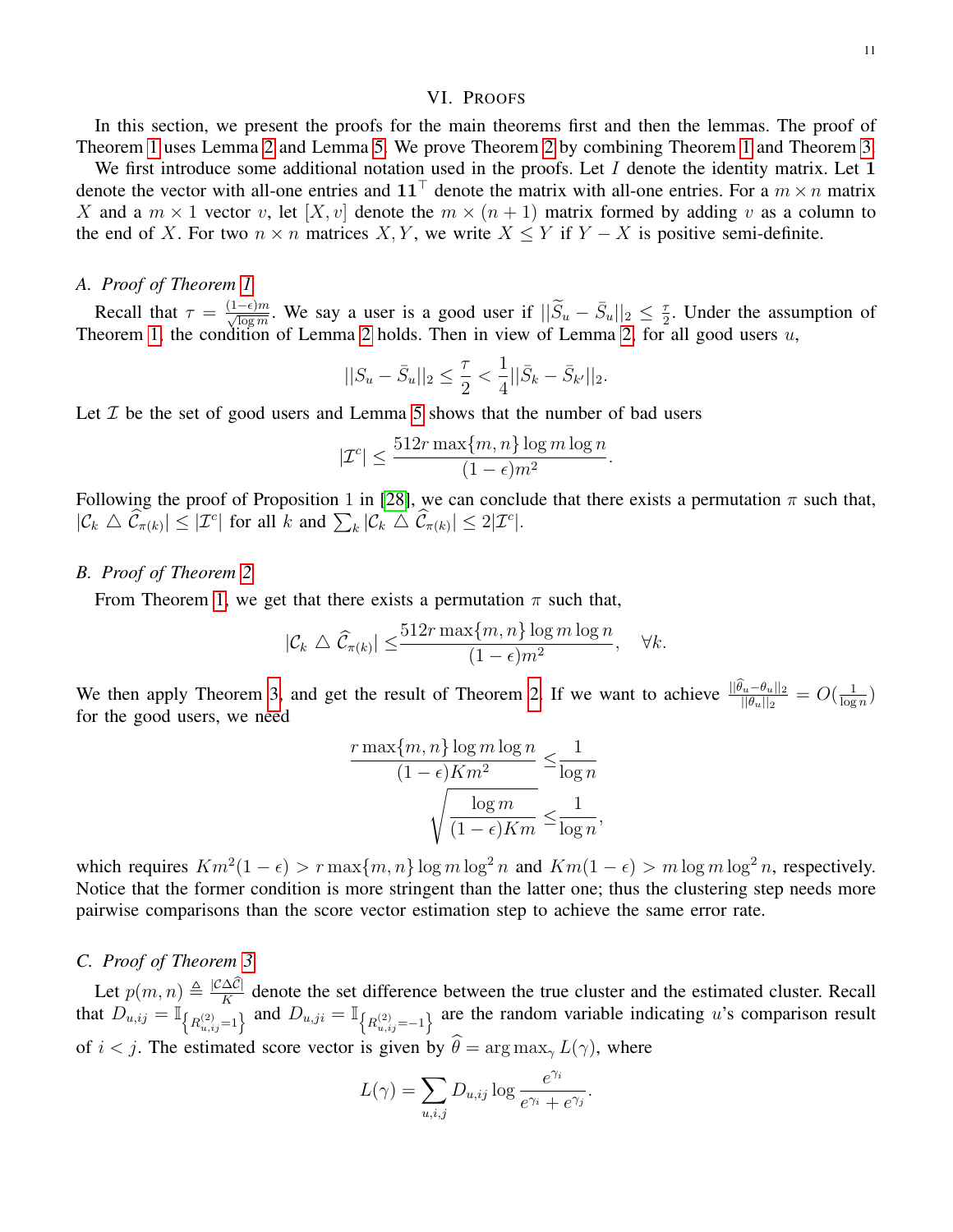Let  $B_{u,j} = B_{u,j} = \mathbb{I}_{\left\{R_{u,j}^{(2)} \neq 0\right\}}$  be the random variables indicating if u compared i and j. By definition,

$$
\frac{\partial L}{\partial \gamma_i} = \sum_{u,j} (D_{u,ij} - B_{u,ij} \frac{e^{\gamma_i}}{e^{\gamma_i} + e^{\gamma_j}})
$$

$$
\frac{\partial^2 L}{\partial \gamma_i^2} = -\sum_j B_{ij} \frac{e^{\gamma_i} e^{\gamma_j}}{(e^{\gamma_i} + e^{\gamma_j})^2}
$$

$$
\frac{\partial^2 L}{\partial \gamma_i \partial \gamma_j} = B_{ij} \frac{e^{\gamma_i} e^{\gamma_j}}{(e^{\gamma_i} + e^{\gamma_j})^2},
$$

where  $B_{ij} = \sum_{u} B_{u,ij}$ . Let  $\Delta = \theta - \theta$ . As  $\theta$  is the optimal solution,

$$
0 \leq L(\theta) - L(\theta)
$$
  
= $\langle \nabla L(\theta), \Delta \rangle + \frac{1}{2} \Delta^{\top} (\nabla^2 L(\gamma)) \Delta,$ 

where the second step is by Taylor expansion and  $\gamma = \theta + \lambda \Delta$  for some  $\lambda \in [0, 1]$ . Define  $L_B =$  $diag(B1) - B$ , where diag(v) denotes the diagonal matrix formed by vector v and  $L_B$  is known as Laplacian. By Cauchy-Schwartz inequality,

$$
\begin{aligned} ||\nabla L(\theta)||_2||\Delta||_2 &\geq \frac{1}{2} \Delta^{\top} (-\nabla^2 L(\gamma)\Delta) \\ &= \frac{1}{4} \sum_{i,j} (\Delta_i - \Delta_j)^2 \frac{e^{\gamma_i} e^{\gamma_j}}{(e^{\gamma_i} + e^{\gamma_j})^2} \\ &\geq \frac{e^b}{2(e^b + 1)^2} \Delta^{\top} L_B \Delta, \end{aligned}
$$

where the second inequality follows because  $e^{\epsilon i e^{i\theta} i}$  $\frac{e^{\gamma_i}e^{\gamma_j}}{(e^{\gamma_i}+e^{\gamma_j})^2}\geq \frac{e^b}{(e^b+1)}$  $\frac{e^{b}}{(e^{b}+1)^2}$  since  $|\gamma_i - \gamma_j| \leq b$  for any *i*, *j*.

Let  $Z_{u,ij} = D_{u,ij} - B_{u,ij} \frac{e^{\gamma_i}}{e^{\gamma_i} + c_i}$  $\frac{e^{\gamma_i}}{e^{\gamma_i}+e^{\gamma_j}}$ . First we bound  $||\nabla L(\theta)||_2$ . For each *i*,

$$
\frac{\partial L}{\partial \theta_i} = \sum_{j, u \in C} Z_{u, ij} - \sum_{j, u \in C \setminus \widehat{C}} Z_{u, ij} + \sum_{j, u \in \widehat{C} \setminus C} Z_{u, ij}.
$$

The first term is independent of  $\widehat{C}$ . For  $u \in C$ ,  $\mathbb{E}[Z_{u,ij}] = 0$  and  $\text{Var}[Z_{u,ij}] \leq \frac{1-\epsilon}{2}$  $\frac{-\epsilon}{2}$ . By Bernstein's inequality, with high probability for large  $m$ ,

$$
\left| \sum_{j,u \in C} Z_{u,ij} \right| \leq C_1 \sqrt{(1-\epsilon)Km \log m}.
$$

We bound the next two terms by

$$
\left| - \sum_{j,u \in C \setminus \widehat{C}} Z_{u,ij} + \sum_{j,u \in \widehat{C} \setminus C} Z_{u,ij} \right| \leq \sum_{j,u \in I^C} B_{u,ij}.
$$

Since the matrix B only depends on  $\Omega_2$  but not the comparison results, the right hand side above is independent of  $R^{(1)}$  or  $\widehat{C}$ . As  $B_{u,ij}$  are independent Bernoulli random variables with parameter  $1-\epsilon$ , with high probability for large  $m$ ,  $\sum_{j,u \in I^C} B_{u,ij} \leq C_2(1-\epsilon)mKp(m,n)$ . Thus,

$$
\left| - \sum_{j,u \in C \setminus \widehat{C}} Z_{u,ij} + \sum_{j,u \in \widehat{C} \setminus C} Z_{u,ij} \right| \leq C_2 (1 - \epsilon) m K p(m,n).
$$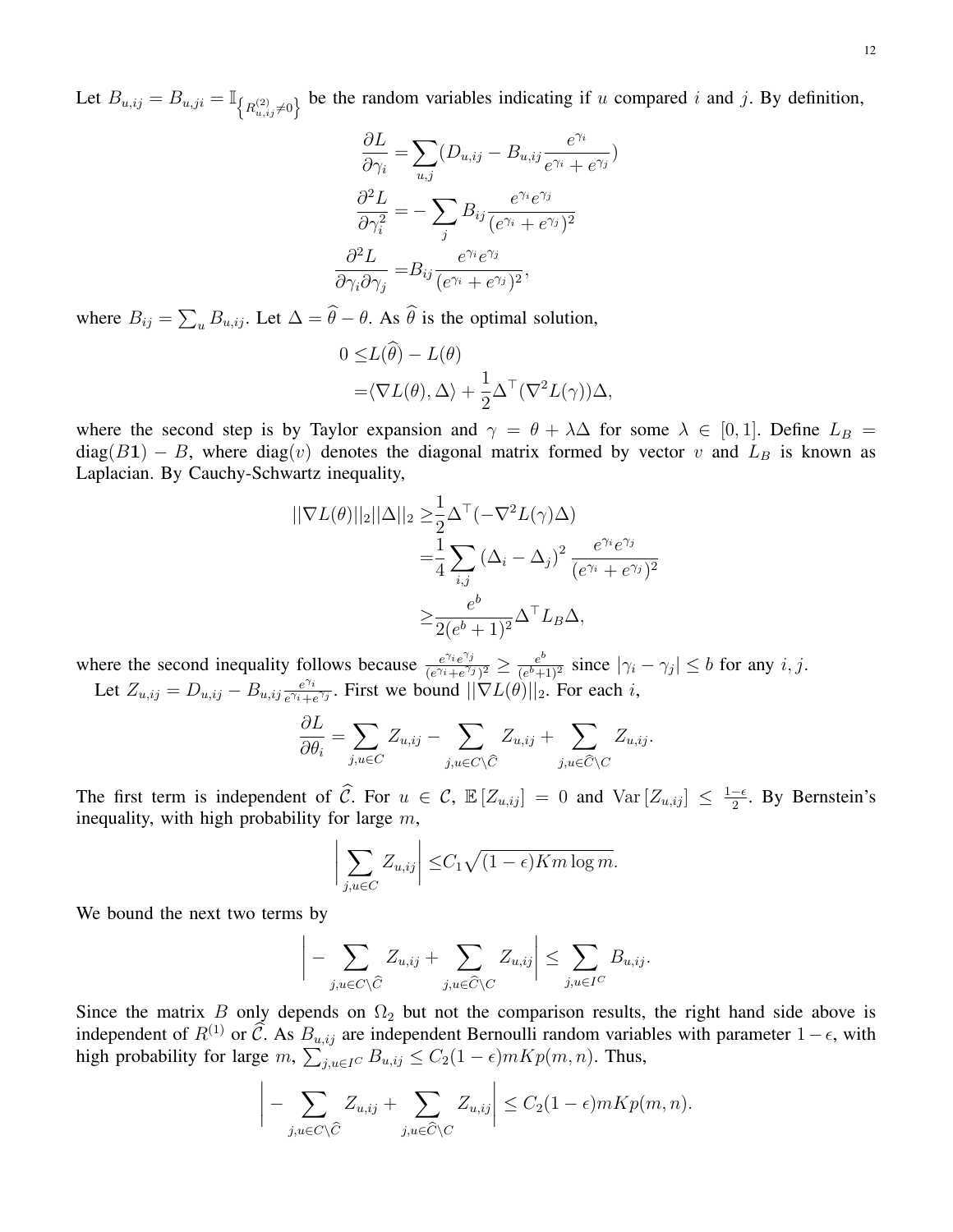Therefore,

$$
||\nabla L(\theta)||_2 \le C_2(1-\epsilon)Km^{3/2}\max\left\{\sqrt{\frac{\log m}{(1-\epsilon)Km}}, p(m,n)\right\}.
$$

Next we bound  $\Delta^{\top} L_B \Delta$ . Again by the fact that B is independent of  $R^{(1)}$ , we can simply follow the proof of Theorem 4 in [\[22\]](#page-18-4) and get

$$
\Delta^{\top} L_B \Delta \ge \frac{1}{4} (1 - \epsilon) K m ||\Delta||_2^2,
$$

with high probability for large m. Combining the above results, we get the upper bound on  $||\Delta||_2$ 

$$
||\Delta||_2 \le \frac{C_3(e^b+1)^2}{e^b} \sqrt{m} \max \left\{ \sqrt{\frac{\log m}{(1-\epsilon)Km}}, p(m,n) \right\}.
$$

On the other hand, similar to the proof of Lemma [7,](#page-13-0) we can show that  $||\theta||_2 \ge$  $\sqrt{mb^2}$  $\frac{mb^2}{4}$ . Therefore,

$$
\frac{||\widehat{\theta} - \theta||_2}{||\theta||_2} = \frac{||\Delta||_2}{||\theta||_2} \le \frac{C(e^b + 1)^2}{be^b} \max \left\{ \sqrt{\frac{\log m}{(1 - \epsilon)Km}}, p(m, n) \right\}.
$$

# *D. Proof of Lemma [1](#page-6-1)*

We first present a lemma on the properties of A (proved in the Appendix). Recall that  $A \in {\pm 1,0}^{m \times {m \choose 2}}$ is the matrix with the ij-th column being  $e_i - e_j$ , where  $e_i \in \{0,1\}^m$  is a vector with all 0s except for a 1 in the  $i$ -th coordinate.

<span id="page-12-0"></span>**Lemma 6.** *The matrix* A *is of rank*  $m - 1$  *with SVD*  $A =$  $\sqrt{m}UV^{\top}$ , where  $U \in \mathbb{R}^{n \times (m-1)}$  and  $V \in$  $\mathbb{R}^{m \choose 2} \times (m-1)$ . Moreover, the l<sub>2</sub>-norms of the rows of U and V are  $\sqrt{(m-1)/m}$  and  $\sqrt{2/m}$ , respectively.

We are ready to prove Lemma [1.](#page-6-1) Since  $V^{\top}$  is an orthonormal basis of the row space of A, the projection of a row vector  $\eta$  onto this space is given by  $\eta V V^{\top}$ . When represented in the basis  $V^{\top}$ , the projection is simply  $\eta V$ . Moreover, the cosine of the angle between  $\eta$  and the row space of A is  $\frac{||\eta V||_2}{||\eta||_2}$ .

Using the properties of  $A$  proved in [6,](#page-12-0) we have

$$
||\eta V||_2^2 = \eta V V^\top \eta^\top = \frac{1}{m} \eta A^\top A \eta^\top = \frac{1}{m} ||A\eta^\top||^2.
$$

Note that

$$
(A\eta^{\top})_i = \#\{j : \theta_{k,j} < \theta_{k,i}\} - \#\{j : \theta_{k,j} > \theta_{k,i}\}.
$$

By the assumption that  $\theta_{k,i} \neq \theta_{k,j}$  for any i and j, the vector  $A\eta$ <sup>T</sup> is always a permutation of the deterministic vector

$$
[-(m-1), -(m-3), \ldots, m-3, m-1]^\top
$$

representing the net wins of the items. Therefore,

$$
||\eta V||_2^2 = \frac{1}{m} ||[-(m-1), -(m-3), \dots, m-3, m-1]||^2
$$
  
=  $\frac{1}{3}(m^2 - 1).$ 

Since  $||\eta||_2^2 = \frac{1}{2}m(m-1)$ , the angle between  $\eta$  and row space of A is arccos  $\sqrt{\frac{2}{3}}$  $\frac{2}{3}$  in the limit as  $m \to \infty$ .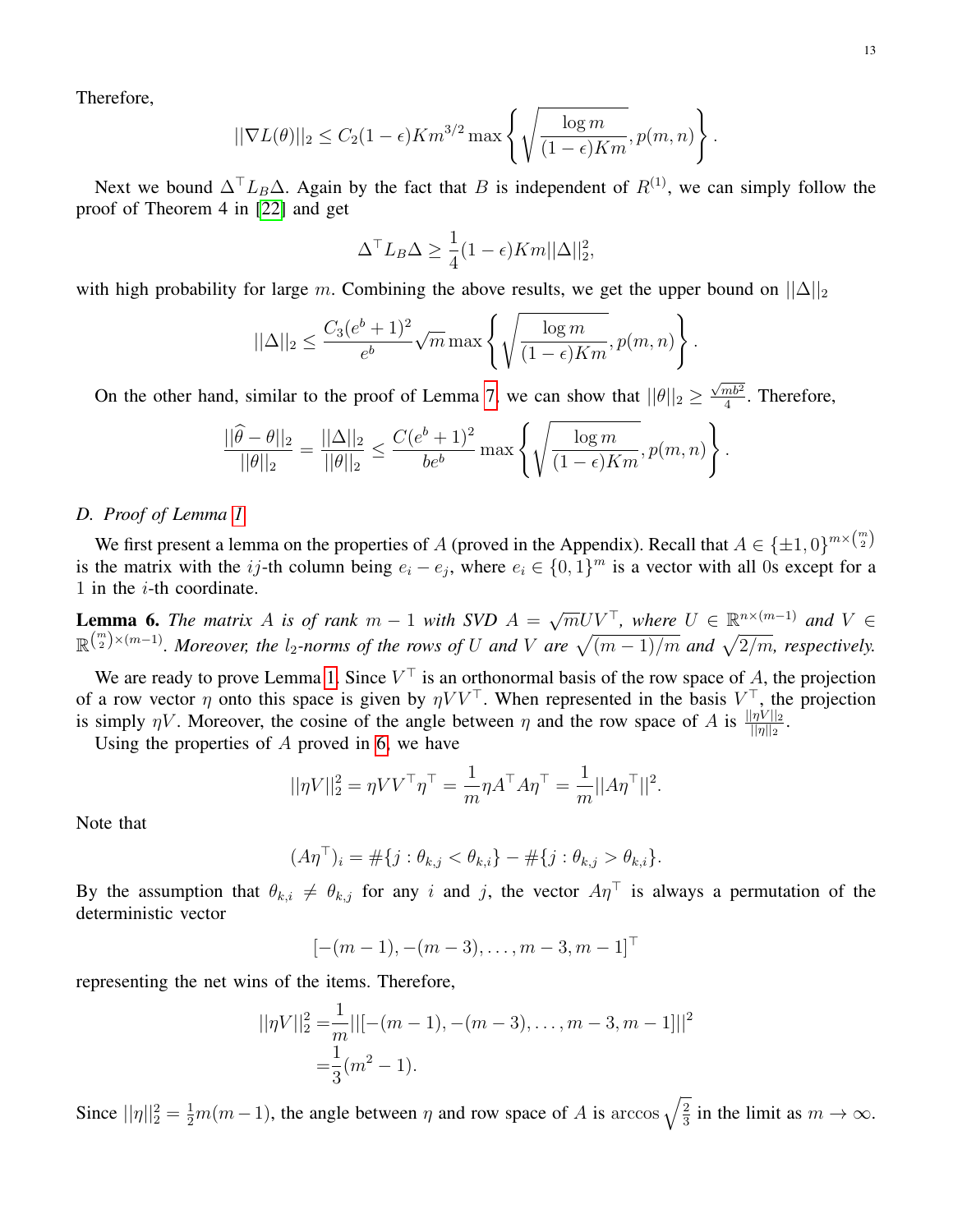## *E. Proof of Lemma [2](#page-7-2)*

We prove the lemma by considering the two regimes of  $b$  separately in the following two lemmas.

<span id="page-13-0"></span>**Lemma 7.** Assume  $m \geq C' \log r$ . If  $b \in [b_0, 5]$ , then a.a.s. there exists some constant C such that for any  $k \neq k'$ ,

$$
||\bar{S}_k - \bar{S}_{k'}|| \ge C(1 - \epsilon)m.
$$

*Proof:* Due to space constraint, we only sketch the proof in this subsection. A full proof is provided in the Appendix.

By definition,  $\bar{R}_{u,ij}^{(1)} = \frac{1-\epsilon}{2}$  $\frac{-\epsilon}{2} f(\theta_{u,i} - \theta_{u,j})$ . The function  $f(x)$  is nonlinear but it can be approximated by the linear function  $x/2$  when x is close to 0. Since  $|\theta_{ki} - \theta_{kj}| \leq b$  for all  $i, j$ , the maximum approximation error is given by  $\delta(b) \triangleq |f(b) - \frac{b}{2}$  $\frac{b}{2}$ .

By definition, for any  $k$ ,

$$
\bar{S}_k = \frac{1 - \epsilon}{2} f(\theta_k^{\top} A) V U^{\top} \n= \frac{1 - \epsilon}{2} \frac{1}{2} \theta_k^{\top} \sqrt{m} U U^{\top} + \frac{1 - \epsilon}{2} (f(\theta_k^{\top} A) - \frac{1}{2} \theta_k^{\top} A) V U^{\top}.
$$

Then, by triangle inequality,

$$
\begin{split} &||\bar{S}_k - \bar{S}_{k'}||_2\\ \geq & \frac{1-\epsilon}{4}\sqrt{m}||(\theta_k - \theta_{k'})U||_2 - \frac{1-\epsilon}{2}\Big[||(f(\theta_k^{\top}A) - \frac{1}{2}\theta_k^{\top}A)V||_2\\ & + ||(f(\theta_{k'}^{\top}A) + \frac{1}{2}\theta_{k'}^{\top}A)V||_2\Big] \\ \geq & \frac{1-\epsilon}{2}\sqrt{m}\Big[\frac{1}{2}||\theta_k - \theta_{k'}||_2 - \frac{\delta(b)}{b}(||\theta_k||_2 + ||\theta_{k'}||_2)\Big]. \end{split}
$$

Using Hoeffding's inequality and Bernstein's inequality, we show that, with high probability,

$$
||\theta_k - \theta_{k'}||_2 \ge \sqrt{0.9mb^2/6}, \quad ||\theta_k||_2 \le \sqrt{1.1mb^2/12}.
$$

Therefore,

$$
||\bar{S}_k - \bar{S}_{k'}||_2 \ge \frac{1}{2} \left( \frac{1}{2} \sqrt{\frac{0.9}{6}} - \sqrt{\frac{1.1}{3}} \frac{\delta(b)}{b} \right) b(1 - \epsilon)m
$$
  
 
$$
\ge C(1 - \epsilon)m,
$$

under our assumption on b.

**Lemma 8.** Assume  $m \geq C' \log r$ . If  $b \geq C'' m^3 \log m$ , then a.a.s. there exists some constant C such that *for any*  $k \neq k'$ ,

$$
||\bar{S}_k - \bar{S}_{k'}|| \ge C(1 - \epsilon)m.
$$

*Proof:* Due to space constraint, we only sketch the proof in this subsection. A full proof is provided in the Appendix.

The assumption that b is large implies that, with high probability,  $|\theta_{k,i} - \theta_{k,j}| \ge 1$  for any k and  $i \ne j$ . By definition,  $\overline{S}_k = \frac{1-\epsilon}{2}$  $\frac{-\epsilon}{2} f(\theta_k A) V U^{\top}$ . Define

$$
\eta_{k,ij} = \mathbb{I}_{\left\{\theta_{k,i} > \theta_{k,j}\right\}} - \mathbb{I}_{\left\{\theta_{k,i} < \theta_{k,j}\right\}}
$$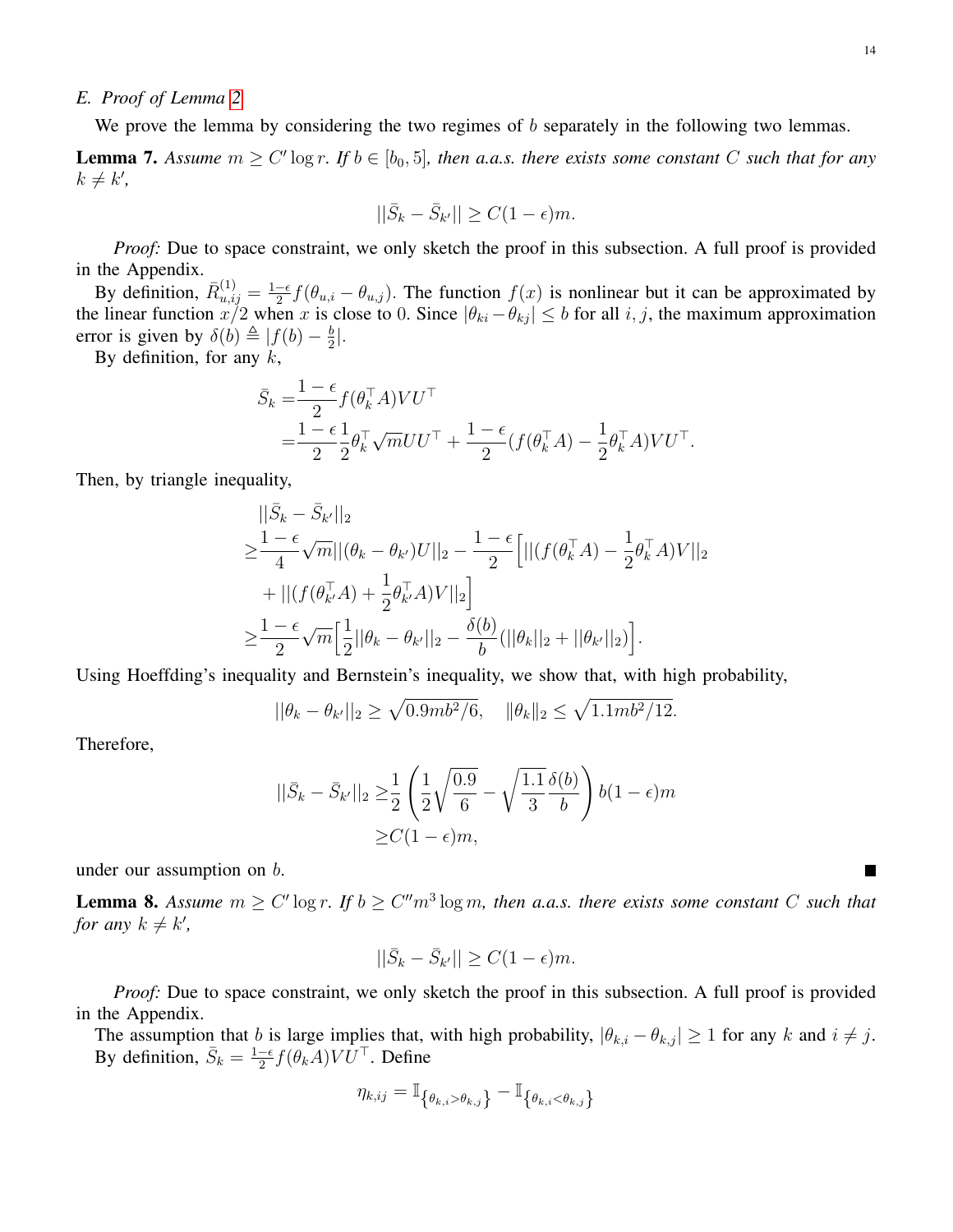to be the signed indicator variable of the order between  $\theta_{k,i}$  and  $\theta_{k,j}$ , and  $f(\theta_k A)$  is close to  $\eta_k$  when b is large. Then

$$
||\bar{S}_k - \bar{S}_{k'}|| = \frac{1 - \epsilon}{2} ||(f(\theta_k A) - f(\theta_{k'} A))V||_2
$$
  
\n
$$
\geq \frac{1 - \epsilon}{2} [||(\eta_k - \eta_{k'})V||_2 - ||(f(\theta_k A) - \eta_k)V||_2
$$
  
\n
$$
- ||(f(\theta_{k'} A) - \eta_{k'})V||_2].
$$

First by a counting argument we show that  $||(f(\theta_k A) - \eta_k)V||_2 \leq C_1$ √  $\overline{m}$ .

Next we show that  $||(\eta_k - \eta_{k'})V||_2 \geq C_2 m$ . Observe that

$$
\begin{aligned} ||(\eta_k - \eta_{k'})V||_2^2 &= ||\eta_k V||_2^2 + ||\eta_{k'} V||_2^2 - 2\eta_k V V^\top \eta_{k'}^\top \\ &= \frac{2}{3}(m^2 - 1) - \frac{2}{m} \eta_k A^\top A \eta_{k'}^\top, \end{aligned}
$$

where the second equality follows from Lemma [1.](#page-6-1) By definition of A,  $(\eta_k A^{\dagger})_i$  represents the number of  $\theta_j$  that are smaller than  $\theta_i$  minus the number of  $\theta_j$  that are larger than  $\theta_i$ . Therefore,  $\eta_k A^\top$  and  $\eta_{k'} A^\top$  are independent random permutations of the deterministic vector  $[-(m-1), -(m-3), \ldots, m-3, m-1]$ . Without loss of generality, assume  $\eta_k A^{\top} = [-(m-1), -(m-3), \dots, m-3, m-1]$  and denote  $\eta_{k'} A^{\top}$ by x which is a random permutation of  $\eta_k A^{\top}$ . Let  $Z = \eta_k A^{\top} A \eta_{k'}^{\top} = -(m-1)x_1 + \cdots + (m-1)x_m$ and define the martingale  $y_i = \mathbb{E}[Z|x_1,\ldots,x_i]$ . Using Azuma's inequality on Z, we can show that  $|\eta_k A^\top A \eta_{k'}^\top| \leq C_3 m^{5/2} \log^{1/2} m$  with high probability, thus  $||(\eta_k - \eta_{k'})V||_2 \geq C_2 m$ . Г

Combining the above two steps, we conclude that  $||\bar{S}_k - \overline{\tilde{S}_{k'}}|| \geq C(1 - \epsilon)m$ .

## *F. Proof of Lemma [3](#page-8-1)*

Recall that for  $i < j$ ,  $V_{ij}$  denote the  $(i, j)$ -th row of V. Rewrite  $||S_u - \bar{S}_u||$  as

$$
||S_u - \bar{S}_u|| = ||\sum_{i < j} (R_{u,ij}^{(1)} - \bar{R}_{u,ij}^{(1)}) V_{ij}|| \triangleq ||\sum_{i < j} Z_{ij}||,
$$

where  $Z_{ij} = (R_{u,ij}^{(1)} - \bar{R}_{u,ij}^{(1)})V_{ij}$ . Note that  $||Z_{ij}||_2 \le ||V_{ij}||_2 = \sqrt{2/m}$ . Since  $Var\left[R_{u,ij}^{(1)}\right] \le \mathbb{E}\left[(R_{u,ij}^{(1)})^2\right] =$  $1-\epsilon$  $\frac{-\epsilon}{2}$ , we have

$$
\sum_{i < j} \mathbb{E}\left[||Z_{ij}||_2^2\right] \le \frac{1-\epsilon}{2} {m \choose 2} \frac{2}{m} \le \frac{1-\epsilon}{2} m \triangleq \sigma^2.
$$

Now we apply the vector Bernstein's inequality [\[11,](#page-18-25) Theorem 12]. We choose  $t = 3\sigma$ √  $\overline{\log n}$  and under our assumption it satisfies  $t\sqrt{2/m} \leq \sigma^2$ . Then, for any u,

$$
\mathbb{P}\left[||S_u - \bar{S}_u||_2 > 4\sigma\sqrt{\log n}\right] \leq \mathbb{P}\left[||S_u - \bar{S}_u||_2 > \sigma + t\right]
$$
  

$$
\leq \exp(-\frac{t^2}{4\sigma^2}) \leq 1/n^2.
$$

Applying the union bound, we get the result.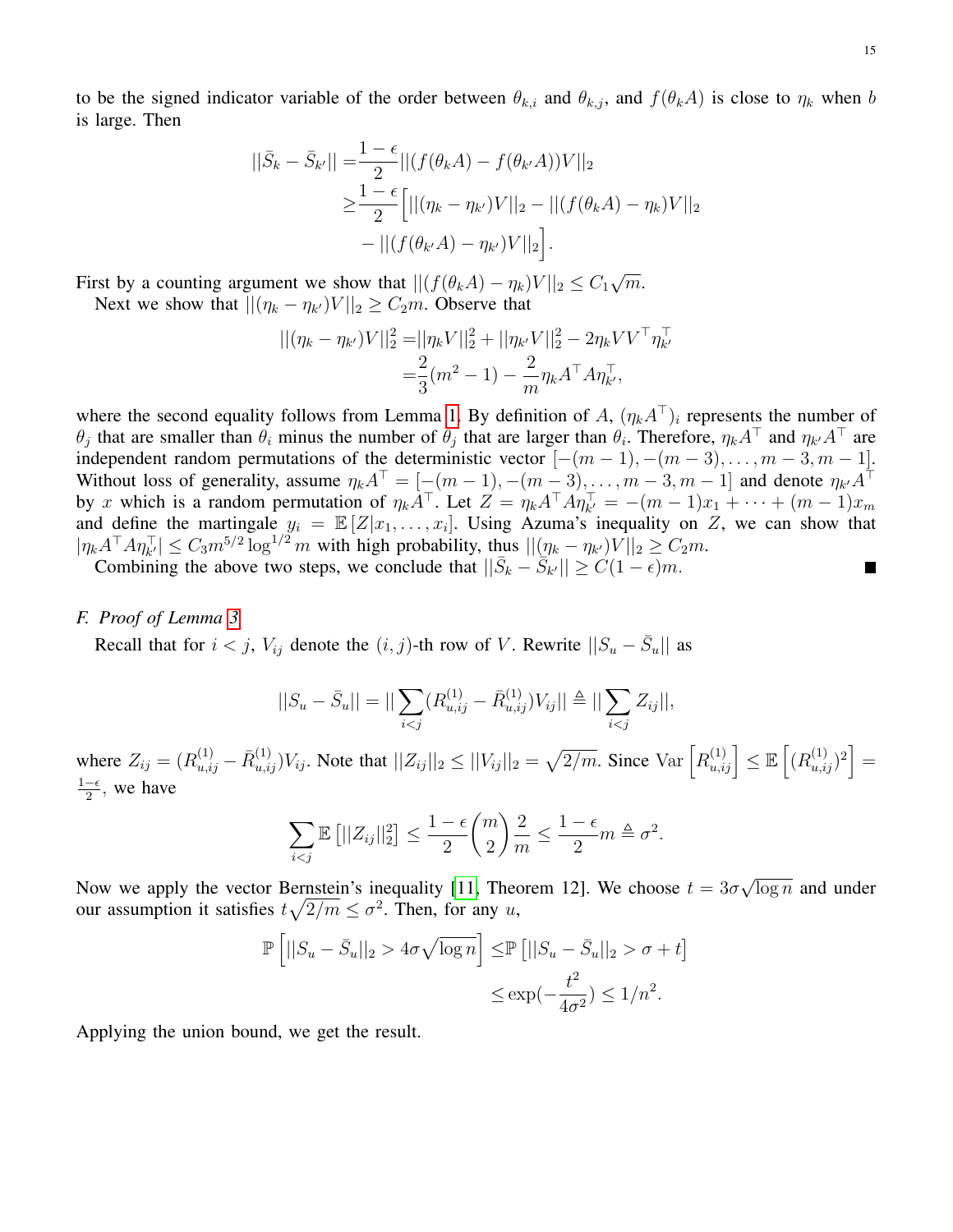# *G. Proof of Lemma [4](#page-9-0)*

We bound  $||S - \overline{S}||$  by the matrix Bernstein's inequality [\[26\]](#page-18-26). Let  $X_u = e_u(S_u - \overline{S}_u)$ , then  $S - \overline{S} = \sum_u X_u$ . First we bound  $||X_u||$ . Since  $\sum_{u} X_u$ . First we bound  $||X_u||$ . Since

$$
||X_u||^2 = ||X_u X_u^{\top}|| = ||S_u - \bar{S}_u||_2^2 ||e_u e_u^{\top}|| = ||S_u - \bar{S}_u||_2^2,
$$

by Lemma [3,](#page-8-1)  $||X_u|| \leq 3\sqrt{\frac{1-\epsilon}{2}m\log n}$  with high probability. Next we bound

$$
\sigma^2 \triangleq \max\{||\sum_{u} \mathbb{E}\left[X_u X_u^\top\right]||, ||\sum_{u} \mathbb{E}\left[X_u^\top X_u\right]||\}.
$$

The covariance matrix for  $S_u$  is  $\Sigma_u = V^\top D_u V$ , where  $D_u = \text{diag}([\text{Var}[R_{u,ij}]]_{ij}) \leq \frac{1-\epsilon}{2}$  $\frac{-\epsilon}{2}I$ . Then

$$
\begin{aligned} ||\sum_{u} \mathbb{E}\left[X_{u} X_{u}^{\top}\right]|| = ||\sum_{u} \mathbb{E}\left[||S_{u} - \bar{S}_{u}||_{2}^{2} e_{u} e_{u}^{\top}\right]|| \\ &= \max_{u} \mathbb{E}\left[||S_{u} - \bar{S}_{u}||_{2}^{2}\right] \\ &= \max_{u} \text{Tr}\left[V^{\top} D_{u} V\right]. \end{aligned}
$$

Since  $D_u \leq \frac{1-\epsilon}{2}$  $\frac{1}{2} \leq I$  and using the fact that  $A \leq B$  implies Tr  $[V^{\top}(B - A)V] \geq 0$ , we get  $||\sum_{u} \mathbb{E}[X_u X_u^{\top}]|| \leq 1$  $\frac{1-\epsilon}{2}m$ . Similarly,

$$
\|\sum_{u} \mathbb{E}\left[X_u^\top X_u\right] \| = \|\sum_{u} \mathbb{E}\left[(S_u - \bar{S}_u)^\top (S_u - \bar{S}_u)\right] \|
$$

$$
= \|U(\sum_{u} V^\top D_u V)U^\top\|
$$

$$
= \|V^\top (\sum_{u} D_u)V\|
$$

$$
\leq \frac{1 - \epsilon}{2}n,
$$

where the last inequality follows from  $D_u \leq \frac{1-\epsilon}{2}$  $\frac{-\epsilon}{2}I$  and the fact that  $A \leq B$  implies  $||V^\top A V|| \leq ||V^\top B V||$ . Therefore,  $\sigma^2 \leq \frac{1-\epsilon}{2} \max\{m, n\}$ . Now by applying the matrix Bernstein's inequality, we get

$$
||S - \bar{S}|| \le 3 \max \{ \max_u ||X_u|| \log n, \sigma \sqrt{\log n} \}
$$
  

$$
\le 8 \sqrt{(1 - \epsilon) \max \{m, n\}} \log^{3/2} n.
$$

with probability at least  $1 - 2/n$ .

# *H. Proof of Lemma [5](#page-9-2)*

We prove Lemma [5](#page-9-2) based on a counting argument. By Lemma [4,](#page-9-0) with probability at least  $1 - 2/n$ ,

$$
||S - \bar{S}|| \le 8\sqrt{(1 - \epsilon) \max\{m, n\}} \log^{3/2} n.
$$

Note that

$$
\begin{aligned} ||\widetilde{S} - \bar{S}|| \le ||\widetilde{S} - S|| + ||S - \bar{S}|| \\ \le 2||S - \bar{S}||, \end{aligned}
$$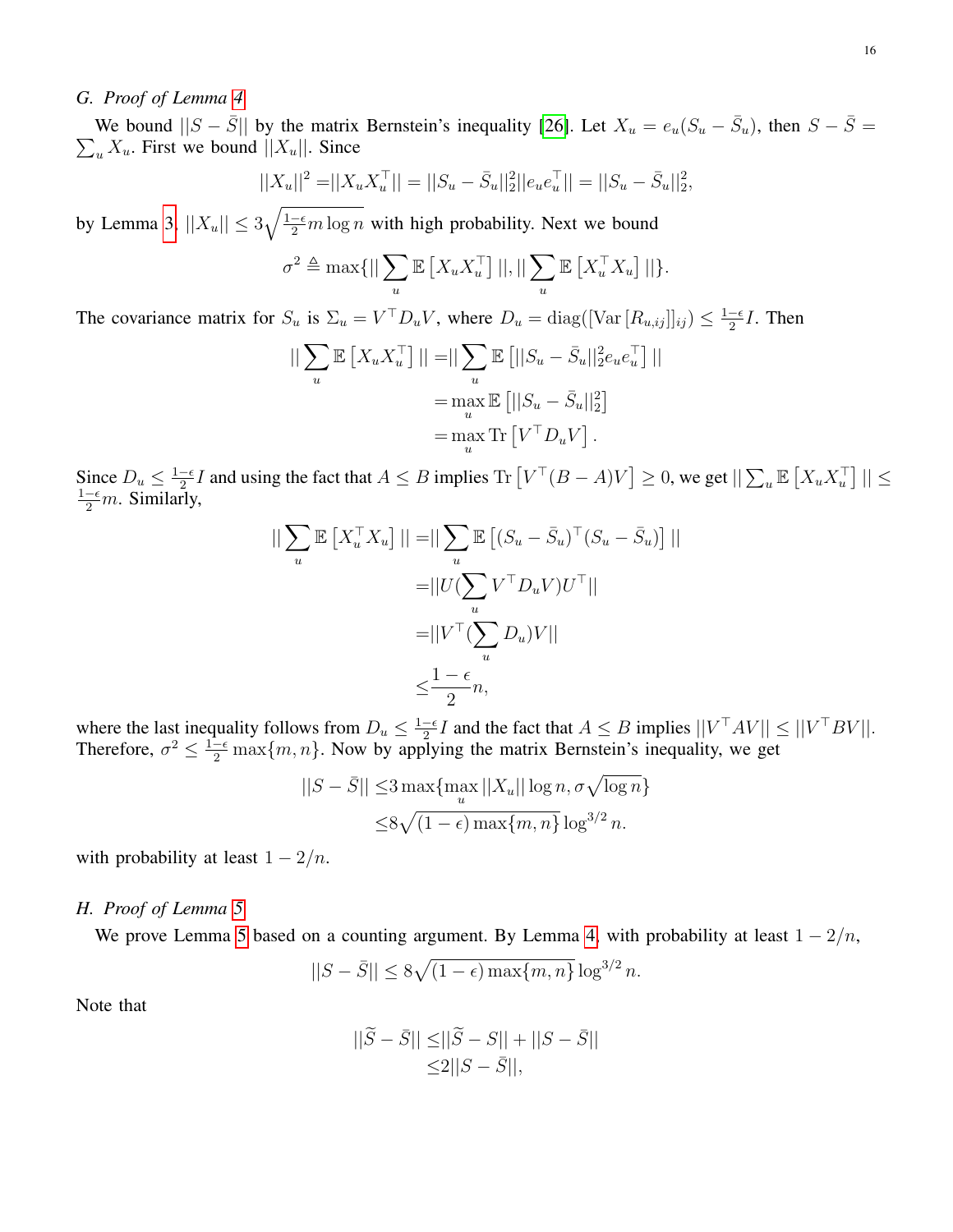<span id="page-16-1"></span>

Fig. 2: Performance Comparison of the standard spectral clustering algorithm and Algorithm [1.](#page-4-0) The y-axis is expected number of comparisons  $N$  provided by each user. The algorithms succeed in the parameter regime above the corresponding curves. The two algorithms using net-win vectors show significantly better clustering performance.

<span id="page-16-2"></span>

Fig. 3: Score vector estimation for different  $r$ . For each  $r$ , the blue curve shows how the relative error  $\frac{||\theta-\theta||}{||\theta||}$  changes with  $\widetilde{r}$ , and  $\frac{||\theta-\theta||}{||\theta||}$  is minimized when  $\widetilde{r}=r$ . From the red curve, r can be identified by looking for the  $\tilde{r}$  such that the change  $||\hat{\theta}(\tilde{r}) - \hat{\theta}(\tilde{r} - 1)||$  is minimized.

where the second inequality follows from the definition of  $\tilde{S}$  and the fact that  $\bar{S}$  has rank r. Since the matrix  $\tilde{S} - \bar{S}$  is of rank at most 2r, we get

$$
\begin{aligned} ||\widetilde{S} - \bar{S}||_F^2 &\leq (\sqrt{2r}||\widetilde{S} - \bar{S}||)^2 \\ &\leq 8r||S - \bar{S}||^2 \\ &\leq 512(1 - \epsilon)r \max\{m, n\} \log^3 n. \end{aligned}
$$

As  $||\widetilde{S} - \overline{S}||_F^2 = \sum_u ||\widetilde{S}_u - \overline{S}_u||_2^2$ , we conclude that there are at most

$$
\frac{512r \max\{m, n\} \log m \log n}{(1 - \epsilon)m^2}
$$

users with  $\|\widetilde{S}_u - \bar{S}_u\|_2 > \frac{\tau}{2}$  $\frac{\tau}{2}$ .

## VII. EXPERIMENTS

<span id="page-16-0"></span>In this section, we illustrate the performance of our algorithm using synthetic data. Since the key idea of the paper is to show that the net-win vectors  $S_u$  are easier to cluster than the comparison vectors  $R_u$ , in the first experiment, we compare the clustering performance of Algorithm [1](#page-4-0) with two other clustering algorithms to verify the effectiveness of the dimension reduction. In the second experiment, we demonstrate the performance of score vector estimation and suggest a heuristic for estimating the number of clusters.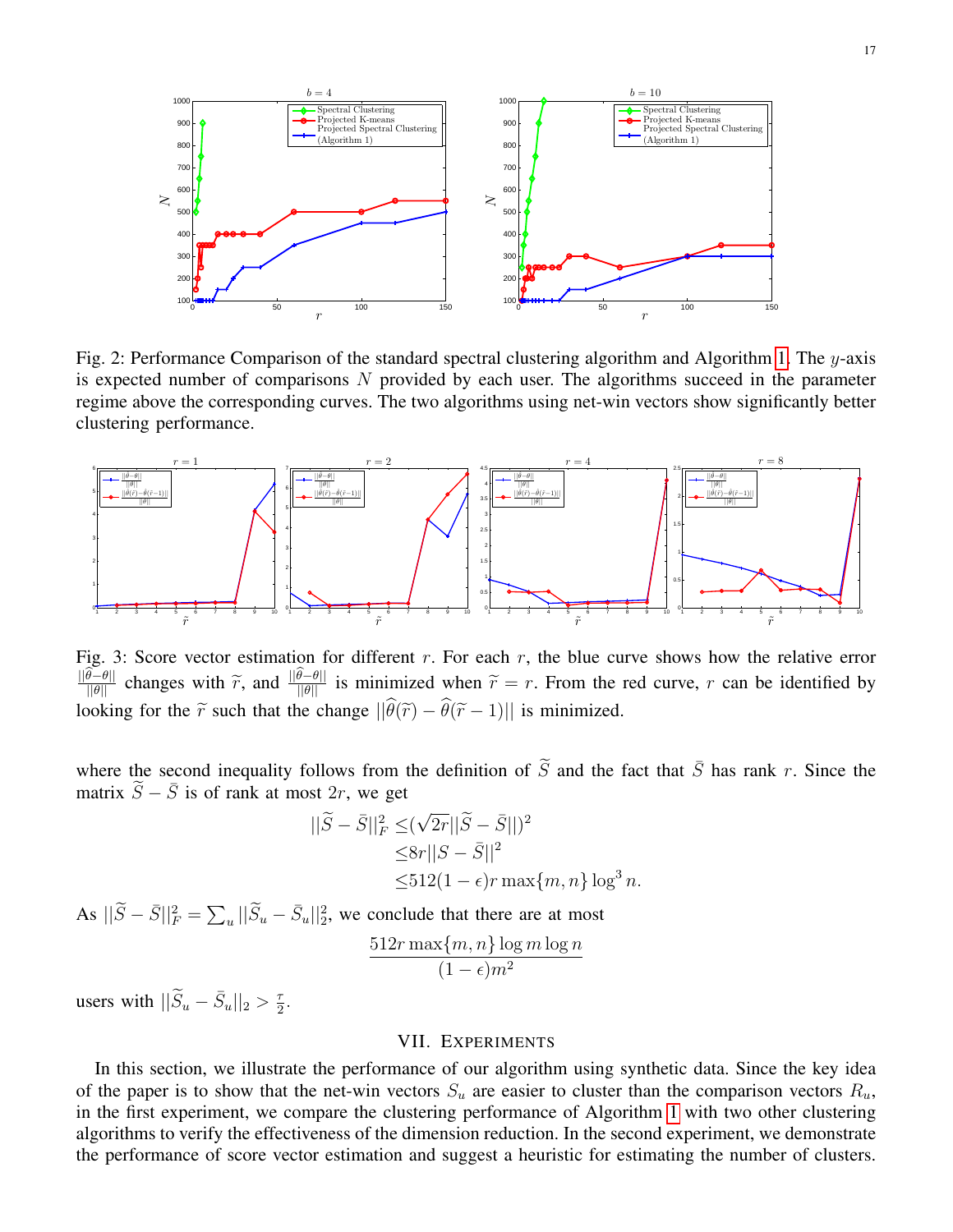# *A. Clustering performance comparison*

In Algorithm [1,](#page-4-0) we cluster the rows of  $\tilde{S}$  using a threshold based algorithm, which is for the ease of analysis. For the numerical experiments, we use  $K$ -means clustering algorithm instead, which is more robust. We initialize the centers for  $K$ -means clustering as follows. First, randomly pick a row as a center. Then pick the row whose minimum distance from existing centers is maximized and add it to the centers. Continue this process until we have picked  $r$  centers. In this experiment, we compare Algorithm [1](#page-4-0) with two other clustering algorithms:

- 1) the standard spectral clustering that applies the K-means algorithm to cluster the rows of  $\widetilde{R}$ , which is the rank  $r$  approximation of  $R$ , and
- 2) the projected K-means that applies the K-means algorithm to cluster the net-win vectors  $S =$  $\frac{1}{\sqrt{m}}RA^{\top}$ .

We have also tried applying the  $K$ -means algorithm to cluster the rows of  $R$ . However, as the  $K$ -means algorithm never even approximately recover the clusters in the parameter regime considered, we do not include its performance in the plot.

We evaluate the algorithms by measuring the fraction of misclustered users. Let  ${C_k}$  denote the true clusters and  $\{\widehat{C}_k\}$  denote the clusters generated by some clustering algorithm. For each k, we say  $\widehat{C}_k$ corresponds to true cluster k' if the majority of users in  $\hat{C}_k$  are from  $C_{k'}$ , and we count any user who is from a different true cluster as an error. Then the fraction of misclustered users is defined as the total number of errors divided by the total number of users.

Fix  $m = n = 1200$  and let  $b = 4$  or 10. Figure [2](#page-16-1) shows the performance of these three algorithms. The x-axis is the number of clusters r and y-axis is the average number of comparisons  $N = (1 - \epsilon) {m \choose 2}$ provided by each user. Each point on a curve shows, for the given number of clusters  $r$ , the smallest  $\dot{N}$ such that the average fraction of misclustered users of an algorithm over 50 experiments is less than 5%, in which case we say the algorithm succeeds. In other words, the algorithms succeed in the parameter regime above the corresponding curves.

Compared to the algorithms using net-win vectors, the standard spectral clustering algorithm has very poor performance. As we explained in Section [IV,](#page-6-0) the underlying reason is that the deviation  $||R_u - E||$  $\mathbb{E}[R_u] \|_2 = \Theta(m\sqrt{1-\epsilon})$ , which is much larger than the distances between different clusters given by  $\Theta((1 - \epsilon)m)$ ; the net-win vectors are much less noisy with  $||S_u - \mathbb{E}[S_u]||_2 = O\left(\sqrt{(1 - \epsilon)m \log n}\right)$ . Furthermore, our Algorithm [1](#page-4-0) performs better than the projected K-means. As we explained in Section [IV,](#page-6-0) this is due to the fact that the spectral clustering step in our algorithm further de-noises the net-win vectors by projecting them onto the space spanned by the top  $r$  right singular vectors of  $S$ . Notice that the case  $b = 10$  is not covered by our theorems, but Figure [2](#page-16-1) shows that the clustering algorithms have similar and even better performance in this case.

## *B. Estimating the number of clusters* r

In practice, the number of user clusters r is usually not known *a priori*. One way to get around this difficulty is to first guess the number of clusters  $\tilde{r}$  and then apply our algorithm. In the experiment, we first clusters the rows of S using the K-means algorithm for each  $\tilde{r}$  and then apply the maximum likelihood estimation for the score vector in each cluster.

We fix  $m = n = 120$ ,  $b = 5$  and  $\epsilon = 0.95$ . Figure [3](#page-16-2) shows the simulation results for  $r = 1, 2, 4$  and 8. For each r, the blue curve shows how the relative error  $\frac{\|\theta-\theta\|_2}{\|\theta\|_2}$  changes with  $\tilde{r}$ . When  $\tilde{r}$  is smaller than r, two or more true clusters are assigned to one cluster and the error in  $\hat{\theta}$  is large. When  $\tilde{r}$  is equal or slightly larger than r, the estimation  $\theta$  approximate  $\theta$  quite well as each cluster returned by our clustering algorithm is mainly consisted of users from one true cluster. In particular, in the first plot where there is only one cluster, the relative estimation error does not grow much even for  $\tilde{r} = 6$ . However, when  $\tilde{r}$ is too large, there will be many small clusters and the variance in  $\theta$  can be very large, which also could result large estimation error.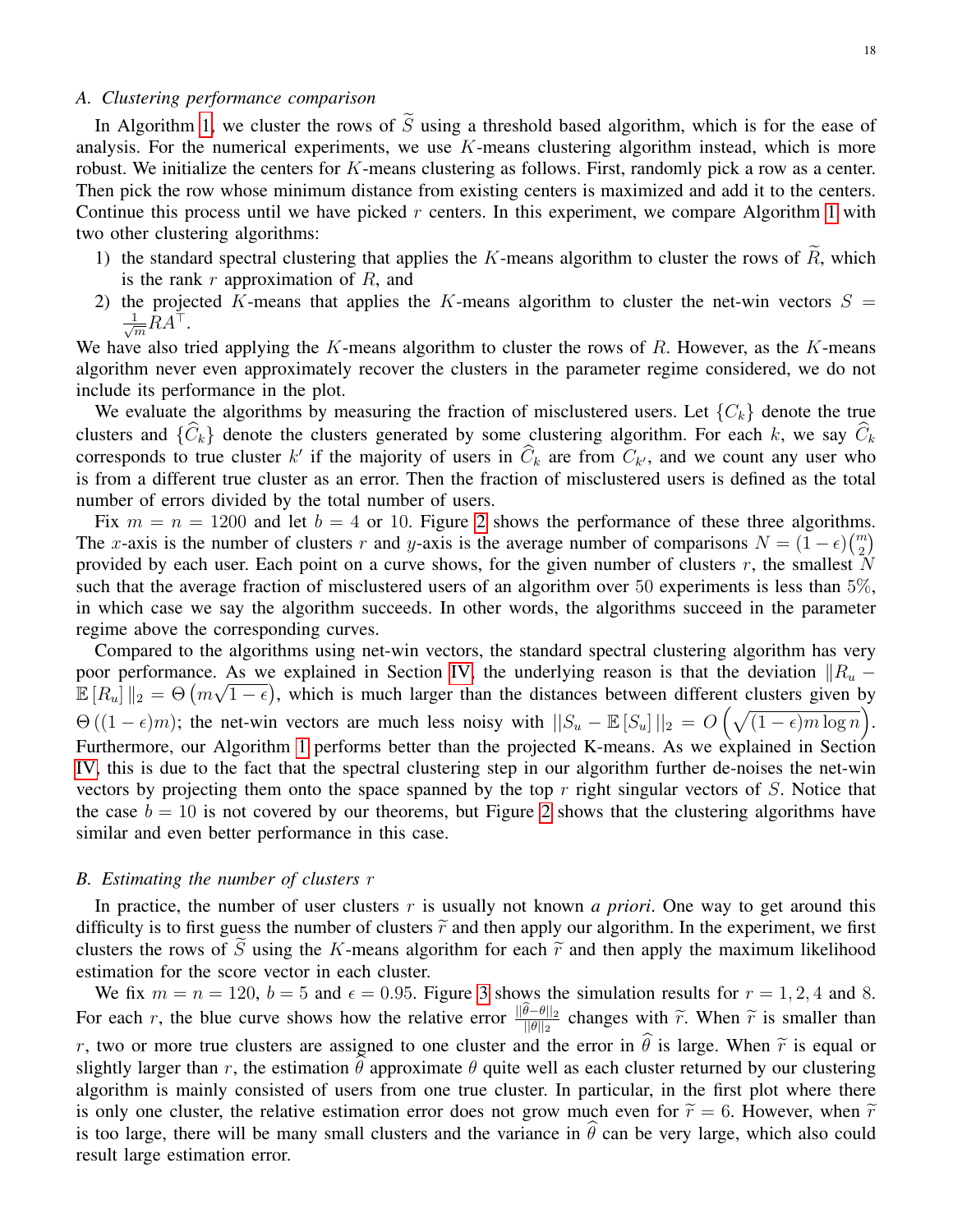If we view  $\hat{\theta}$  as a function of  $\tilde{r}$ , the red curve shows how the change of  $\hat{\theta}$  in  $\tilde{r}$ , i.e.,  $||\hat{\theta}(\tilde{r}) - \hat{\theta}(\tilde{r}-1)||_2$ , changes with  $\tilde{r}$ . For comparison purpose, we normalize this difference by  $||\theta||_2$ . From the experiment, a good heuristic for identifying the number of clusters r is by looking for the  $\tilde{r}$  such that the change  $||\widehat{\theta}(\widetilde{r}) - \widehat{\theta}(\widetilde{r} - 1)||_2$  is minimized.

#### VIII. CONCLUSIONS

<span id="page-18-24"></span>This paper studies the problem of clustering and ranking items with pairwise comparisons obtained from multiple types of users. The key idea is that projecting the comparison vectors onto a particular low dimensional linear subspace significantly reduces the noise and improves the clustering performance; the projection can be efficiently computed by calculating the net-win vectors for each user. Our proofs require  $b \in [b_0, 5]$  to show the projection preserves the distances between clusters, while the experiments indicate that the means of the net-win vectors  $\bar{S}_k$ 's for different clusters are well separated for any  $b \ge b_0$ . An interesting future work is to prove that this result indeed holds for a wide range of b. Also, under a deterministic sampling model where the set of observed entries of the comparison matrix  $R$  is fixed, the net-win vectors are known to be the sufficient statistics for estimating the score vector under the BT model if the clusters are known; it is interesting to prove similar results when the clusters are unknown.

#### **REFERENCES**

- <span id="page-18-2"></span>[1] A. Ammar, S. Oh, D. Shah, and L. Voloch. What's your choice? learning the mixed multi-nomial logit model. 2014.
- <span id="page-18-11"></span>[2] H. Azari Soufiani, D. Parkes, and L. Xia. Computing parametric ranking models via rank-breaking. In *Proceedings of the International Conference on Machine Learning*, 2014.
- <span id="page-18-22"></span>[3] K. Barman and O. Dabeer. Analysis of a collaborative filter based on popularity amongst neighbors. *IEEE Transactions on Information Theory*, 58(12):7110–7134, 2012.
- <span id="page-18-0"></span>[4] R. A. Bradley and M. E. Terry. Rank Analysis of Incomplete Block Designs: I. The Method of Paired Comparisons. *Biometrika*, 39(3/4), 1952.
- <span id="page-18-9"></span>[5] R. A. Bradley and M. E. Terry. Rank analysis of incomplete block designs: I. the method of paired comparisons. *Biometrika*, 39(3/4):324–345, 1955.
- <span id="page-18-5"></span>[6] M. Braverman and E. Mossel. Noisy sorting without resampling. In *Proceedings of the Nineteenth Annual ACM-SIAM Symposium on Discrete Algorithms*, SODA '08, pages 268–276, 2008.
- <span id="page-18-18"></span>[7] L. M. Busse, P. Orbanz, and J. M. Buhmann. Cluster analysis of heterogeneous rank data. In *Proceedings of the 24th International Conference on Machine Learning*, ICML '07, pages 113–120, 2007.
- <span id="page-18-20"></span>[8] E. J. Candès and T. Tao. The power of convex relaxation: near-optimal matrix completion. IEEE Trans. Inf. Theor., 56(5):2053-2080, May 2010.
- <span id="page-18-6"></span>[9] X. Chen, P. N. Bennett, K. Collins-Thompson, and E. Horvitz. Pairwise ranking aggregation in a crowdsourced setting. In *Proceedings of the Sixth ACM International Conference on Web Search and Data Mining*, WSDM '13, pages 193–202, 2013.
- <span id="page-18-17"></span>[10] C. Dwork, R. Kumar, M. Naor, and D. Sivakumar. Rank aggregation methods for the web. In *Proceedings of the 10th International Conference on World Wide Web*, WWW '01, pages 613–622, 2001.
- <span id="page-18-25"></span>[11] D. Gross. Recovering low-rank matrices from few coefficients in any basis. *IEEE Trans. Inf. Theor.*, 57(3):1548–1566, Mar. 2011.
- <span id="page-18-12"></span>[12] J. Guiver and E. Snelson. Bayesian inference for Plackett-Luce ranking models. In *Proceedings of the 26th Annual International Conference on Machine Learning*, pages 377–384, New York, NY, USA, 2009.
- <span id="page-18-16"></span>[13] B. Hajek, S. Oh, and J. Xu. Minimax-optimal inference from partial rankings. *Advances in Neural Information Processing Systems*, 2014.
- <span id="page-18-7"></span>[14] A. N. Hirani, K. Kalyanaraman, and S. Watts. Least squares ranking on graphs. 2011.
- <span id="page-18-1"></span>[15] D. R. Hunter. MM algorithms for generalized Bradley-Terry models. *The Annals of Statistics*, 32:384–406, 2004.
- <span id="page-18-8"></span>[16] X. Jiang, L.-H. Lim, Y. Yao, and Y. Ye. Statistical ranking and combinatorial hodge theory. *Math. Program.*, 127(1):203–244, Mar. 2011.
- <span id="page-18-21"></span>[17] Y. Koren, R. Bell, and C. Volinsky. Matrix factorization techniques for recommender systems. *Computer*, 42(8):30–37, 2009.
- <span id="page-18-19"></span>[18] Y. Lu and S. N. Negahban. Individualized rank aggregation using nuclear norm regularization. *arXiv preprint arXiv:1410.0860*, 2014.
- <span id="page-18-10"></span>[19] D. R. Luce. *Individual Choice Behavior*. Wiley, New York, 1959.
- <span id="page-18-23"></span>[20] L. Massoulié and D.-C. Tomozei. Distributed user profiling via spectral methods. 2011.
- <span id="page-18-13"></span>[21] S. Negahban, S. Oh, and D. Shah. Rank centrality: Ranking from pair-wise comparisons. *arXiv:1209.1688*, 2012.
- <span id="page-18-4"></span>[22] S. Negahban, S. Oh, and D. Shah. Rank centrality: Ranking from pair-wise comparisons. 2014.
- <span id="page-18-3"></span>[23] S. Oh and D. Shah. Learning mixed multinomial logit model from ordinal data. 2014.
- <span id="page-18-14"></span>[24] A. Rajkumar and S. Agarwal. A statistical convergence perspective of algorithms for rank aggregation from pairwise data. In *Proceedings of the International Conference on Machine Learning*, 2014.
- <span id="page-18-15"></span>[25] H. A. Soufiani, W. Chen, D. C. Parkes, and L. Xia. Generalized method-of-moments for rank aggregation. In *Advances in Neural Information Processing Systems 26*, pages 2706–2714. 2013.
- <span id="page-18-26"></span>[26] J. Tropp. User-friendly tail bounds for sums of random matrices. *Foundations of Computational Mathematics*, 12(4):389–434, 2012.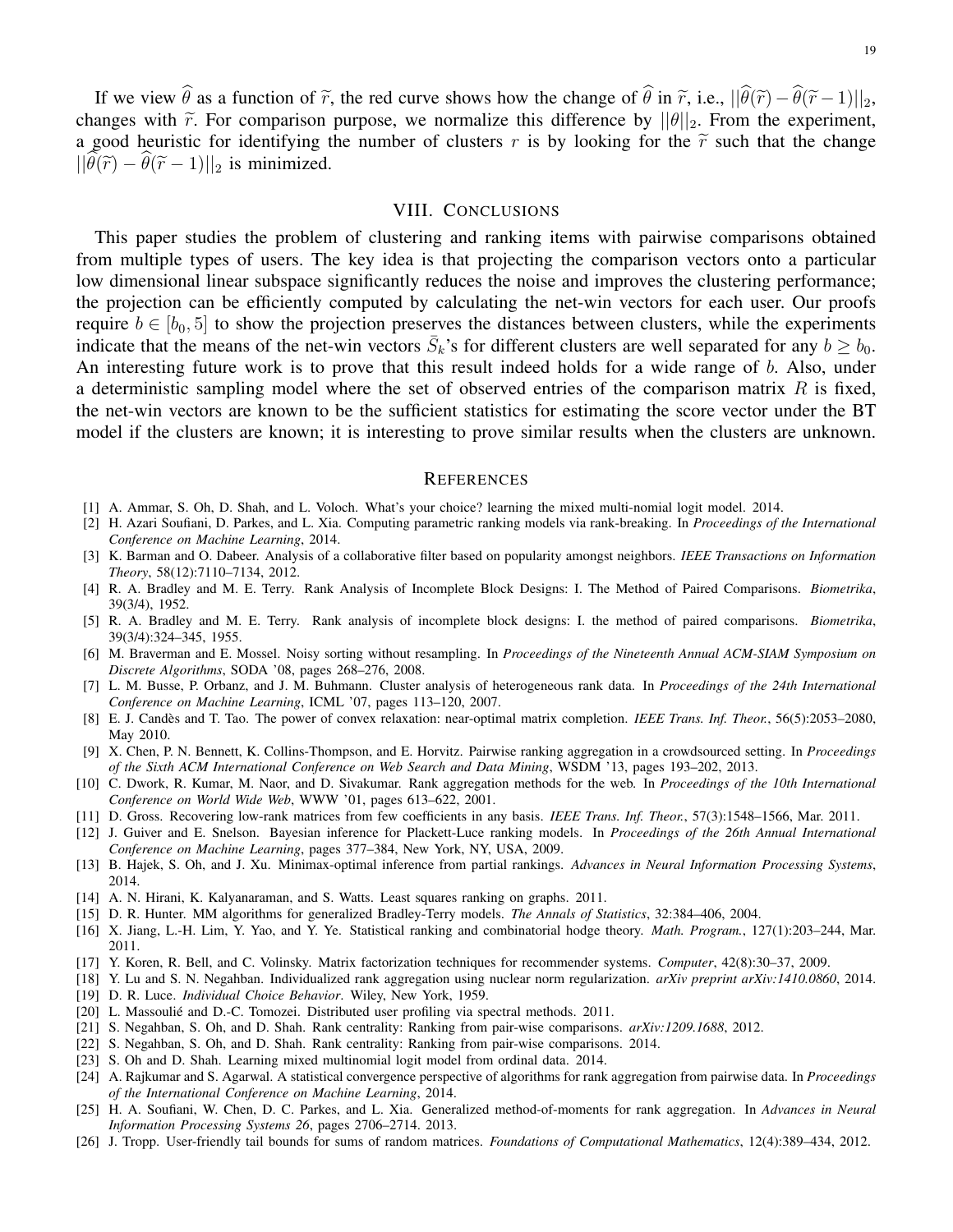- <span id="page-19-0"></span>[27] F. Wauthier, M. Jordan, and N. Jojic. Efficient ranking from pairwise comparisons. In *Proceedings of the 30th International Conference on Machine Learning (ICML-13)*, volume 28, pages 109–117, May 2013.
- <span id="page-19-1"></span>[28] J. Xu, R. Wu, K. Zhu, B. Hajek, R. Srikant, and L. Ying. Jointly clustering rows and columns of binary matrices: Algorithms and trade-offs. *Proceedings of ACM Sigmetrics*, 2014.

#### APPENDIX

Note that  $AA^{\dagger} = mI - J \triangleq L_m$ , which is the Laplacian of the complete graph. It is easy to check that the eigenvalues of  $L_m$  are  $0, m$ , and the eigenvector corresponding to the zero eigenvalue is given by  $\frac{1}{\sqrt{2}}$ the eigenvalues of  $L_m$  are  $0, m$ , and the eigenvector corresponding to the zero eigenvalue is given<br> $\frac{1}{m}$ 1. Therefore, A is of rank  $m - 1$  and all its nonzero singular values are  $\sqrt{m}$ . Moreover, the SVD of A is  $A =$  $\sqrt{m}UV^{\top}$  and  $[U, \frac{1}{\sqrt{N}}]$  $\frac{1}{m}$ 1] is an orthogonal matrix. Let  $U_i$  be the *i*-th row of U and then  $||U_i||_2 = \sqrt{(m-1)/m}$  for  $i = 1, ..., m-1$ . For  $1 \le i < j \le m$ , let  $V_{ij}$  denote the  $(i, j)$ -th row of  $V$  and  $(A^{\top}U)_{ij}$  denote the  $(i, j)$ -th row of  $A^{\top}U$ . Since  $V = A^{\top}U/\sqrt{m}$ , it follows that  $V_{ij} = \frac{1}{\sqrt{m}}(U_i - U_j)$ .  $\frac{1}{\overline{m}}(U_i-U_j)$ and

$$
||V_{ij}||_2 = \frac{1}{\sqrt{m}}||U_i - U_j||_2 = \frac{1}{\sqrt{m}}||[U_i, \frac{1}{\sqrt{m}}] - [U_j, \frac{1}{\sqrt{m}}]||_2
$$
  
=  $\sqrt{\frac{2}{m}}$ .

By definition,  $\bar{R}_{u,ij}^{(1)} = \frac{1-\epsilon}{2}$  $\frac{-\epsilon}{2} f(\theta_{u,i} - \theta_{u,j})$ . The function  $f(x)$  is nonlinear and can be approximated by the linear function  $x/2$  when x is close to 0. Since  $|\theta_{ki} - \theta_{kj}| \leq b$  for all  $i, j$ , the maximum approximation error is given by  $\delta(b) \triangleq |f(b) - \frac{b}{2}$  $\frac{b}{2}$ .

By definition, for any  $k$ ,

$$
\bar{S}_k = \frac{1-\epsilon}{2} f(\theta_k^{\top} A) V U^{\top} \n= \frac{1-\epsilon}{2} \frac{1}{2} \theta_k^{\top} \sqrt{m} U U^{\top} + \frac{1-\epsilon}{2} (f(\theta_k^{\top} A) - \frac{1}{2} \theta_k^{\top} A) V U^{\top}.
$$

Then, the difference between  $\bar{S}_k$  and  $\bar{S}_{k'}$  is lower bounded by

$$
\begin{split} &\|\bar{S}_k - \bar{S}_{k'}\|_2\\ \geq &\frac{1-\epsilon}{4}\sqrt{m}||(\theta_k - \theta_{k'})U||_2 - \frac{1-\epsilon}{2}\Big[||(f(\theta_k^{\top}A) - \frac{1}{2}\theta_k^{\top}A)V||_2\\ &+||(f(\theta_{k'}^{\top}A) + \frac{1}{2}\theta_{k'}^{\top}A)V||_2\Big]. \end{split}
$$

As  $\sum_i \theta_{k,i} = \sum_i \theta_{k',i} = 0$ ,

$$
||(\theta_k - \theta_{k'})U||_2 = ||(\theta_k - \theta_{k'})[U, \frac{1}{\sqrt{m}}\mathbf{1}]||_2 = ||\theta_k - \theta_{k'}||_2.
$$

Using the fact that

$$
|f((\theta_i - \theta_j) - \frac{1}{2}(\theta_i - \theta_j)| \leq \frac{\delta(b)}{b}|\theta_i - \theta_j|,
$$

we get

$$
||f(\theta_k^{\top} A) - \frac{1}{2} \theta_k^{\top} A||_2 \leq \frac{\delta(b)}{b} \sqrt{\sum_{i < j} (\theta_{k,i} - \theta_{k,j})^2}
$$
\n
$$
= \frac{\delta(b)}{b} \sqrt{m ||\theta_k||_2^2}.
$$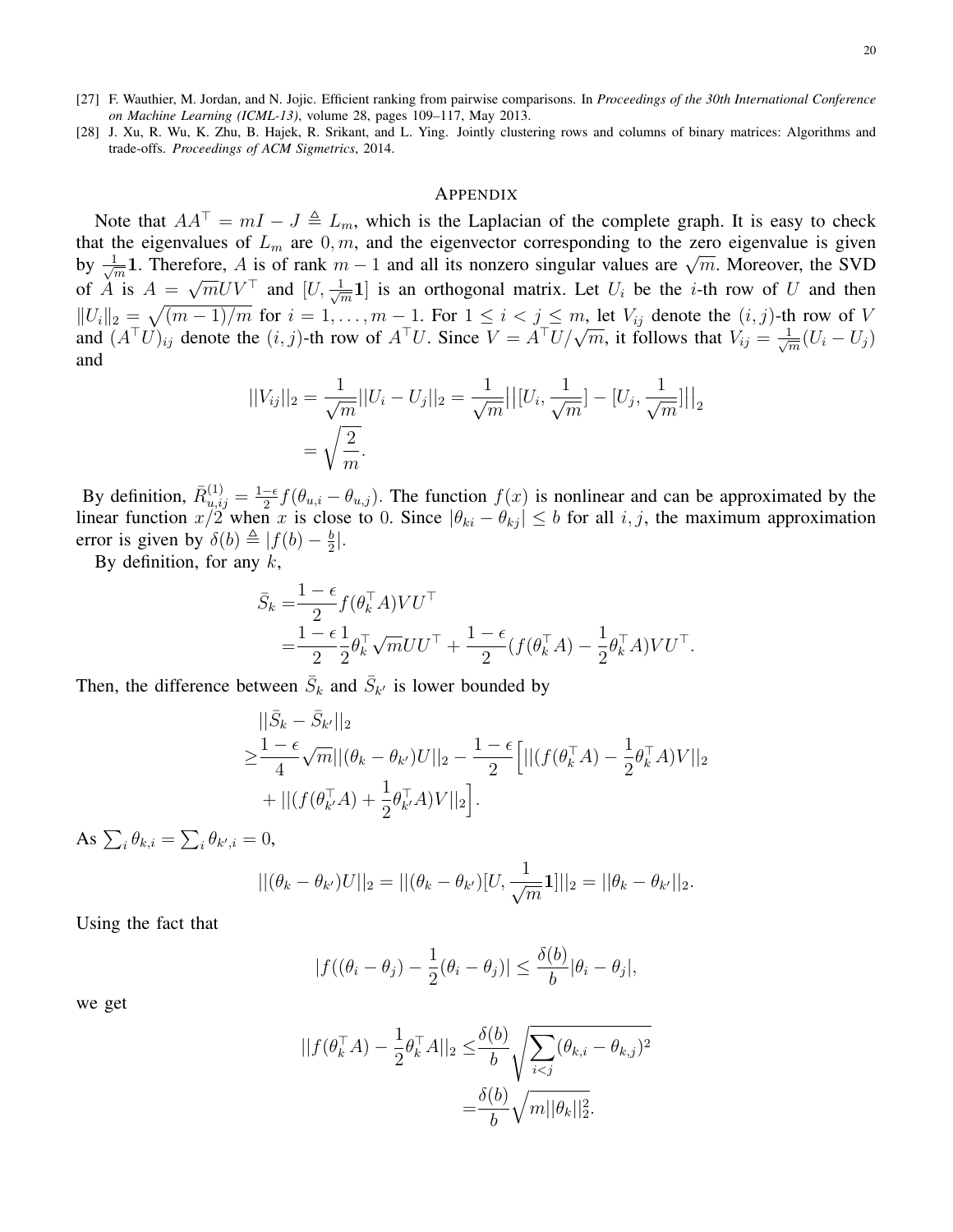Therefore,

$$
||\bar{S}_k - \bar{S}_{k'}||_2 \geq (1 - \epsilon)\sqrt{m} \Big[\frac{1}{2}||\theta_k - \theta_{k'}||_2 - \frac{\delta(b)}{b} (||\theta_k||_2 + ||\theta_{k'}||_2)\Big].
$$

First we bound  $||\theta_k - \theta_{k'}||_2$ . Recall that  $\theta_k$  is the centered version of  $\theta_k^0$ , and  $\theta_{k,i}^0$  are generated i.i.d. uniformly in [0, b]. When  $m > C_1 \log r$ , by Hoeffding's inequality,

$$
\left| \sum_{i} \theta_{k,i}^{0} - \frac{mb}{2} \right| \le C_2 \sqrt{m \log r}, \quad \left| \sum_{i} \theta_{k',i}^{0} - \frac{mb}{2} \right| \le C_2 \sqrt{m \log r}
$$

with high probability. By definition,

$$
||\theta_k - \theta_{k'}||_2 \ge ||\theta_k^0 - \theta_{k'}^0||_2 - ||\frac{1}{m} (\sum_i \theta_{k,i}^0 - \sum_i \theta_{k',i}^0) \mathbf{1}||_2
$$
  
 
$$
\ge ||\theta_k^0 - \theta_{k'}^0||_2 - 2C_2 \sqrt{\log r}.
$$

To bound  $||\theta_k^0 - \theta_{k'}^0||_2$ , note that

$$
\mathbb{E}\left[||\theta_k^0 - \theta_{k'}^0||_2^2\right] = \mathbb{E}\left[\sum_i (\theta_{k,i}^0 - \theta_{k',i}^0)^2\right] = \frac{mb^2}{6}.
$$

Define  $X_i = (\theta_{k,i}^0 - \theta_{k',i}^0)^2 - \frac{b^2}{6}$  $\frac{b^2}{6}$ . Then  $|X_i| \leq b^2$ ,  $\mathbb{E}[X_i] = 0$  and

$$
\mathbb{E}\left[X_i^2\right] = \mathbb{E}\left[(\theta_{k,i}^0 - \theta_{k',i}^0)^4\right] - \frac{b^4}{36} \n= \mathbb{E}\left[\left(\theta_{k,i}^0 - \frac{b}{2}\right)^4\right] + 6 \mathbb{E}\left[\left(\theta_{k,i}^0 - \frac{b}{2}\right)^2 \left(\theta_{k',i}^0 - \frac{b}{2}\right)^2\right] \n+ \mathbb{E}\left[\left(\theta_{k',i}^0 - \frac{b}{2}\right)^4\right] - \frac{b^4}{36} \n\leq \frac{b^4}{80} + \frac{b^4}{6} + \frac{b^4}{80} - \frac{b^4}{36} \leq \frac{b^4}{6}.
$$

By Bernstein's inequality, when  $m \geq C_3 \log r$ , with high probability,

$$
\left| ||\theta_k^0 - \theta_{k'}^0||_2^2 - \frac{mb^2}{6} \right| \le C_4 \sqrt{m \log r} b^2.
$$

When m is large enough, we have  $||\theta_k - \theta_{k'}||_2 \ge \sqrt{0.9mb^2/6}$  with high probability.

Next we bound  $||\theta_k||_2$ . By definition,  $||\theta_k||_2 \le ||\theta_k^0||_2$ . Note that  $\mathbb{E}[||\theta_k^0||_2^2] = mb^2/12$ . Following the similar argument as above, we can show that, when  $m \geq C_5 \log r$ ,  $\|\theta_k\|_2 \leq \|\theta_k^0\|_2 \leq \sqrt{1.1 mb^2/12}$  with high probability.

Combining the two inequalities, we get

$$
||\bar{S}_k - \bar{S}_{k'}||_2 \ge \frac{1}{2} \left( \frac{1}{2} \sqrt{\frac{0.9}{6}} - \sqrt{\frac{1.1}{3}} \frac{\delta(b)}{b} \right) b(1 - \epsilon)m
$$
  
 
$$
\ge C(1 - \epsilon)m,
$$

where the last inequality holds because  $b \in [b_0, 5]$ ,  $\delta(b)/b$  increases with b and  $\frac{1}{2}$  $\sqrt{\frac{0.9}{6}} > \sqrt{\frac{1.1}{3}}$ 3  $\delta(5)$  $\frac{(5)}{5}$ .